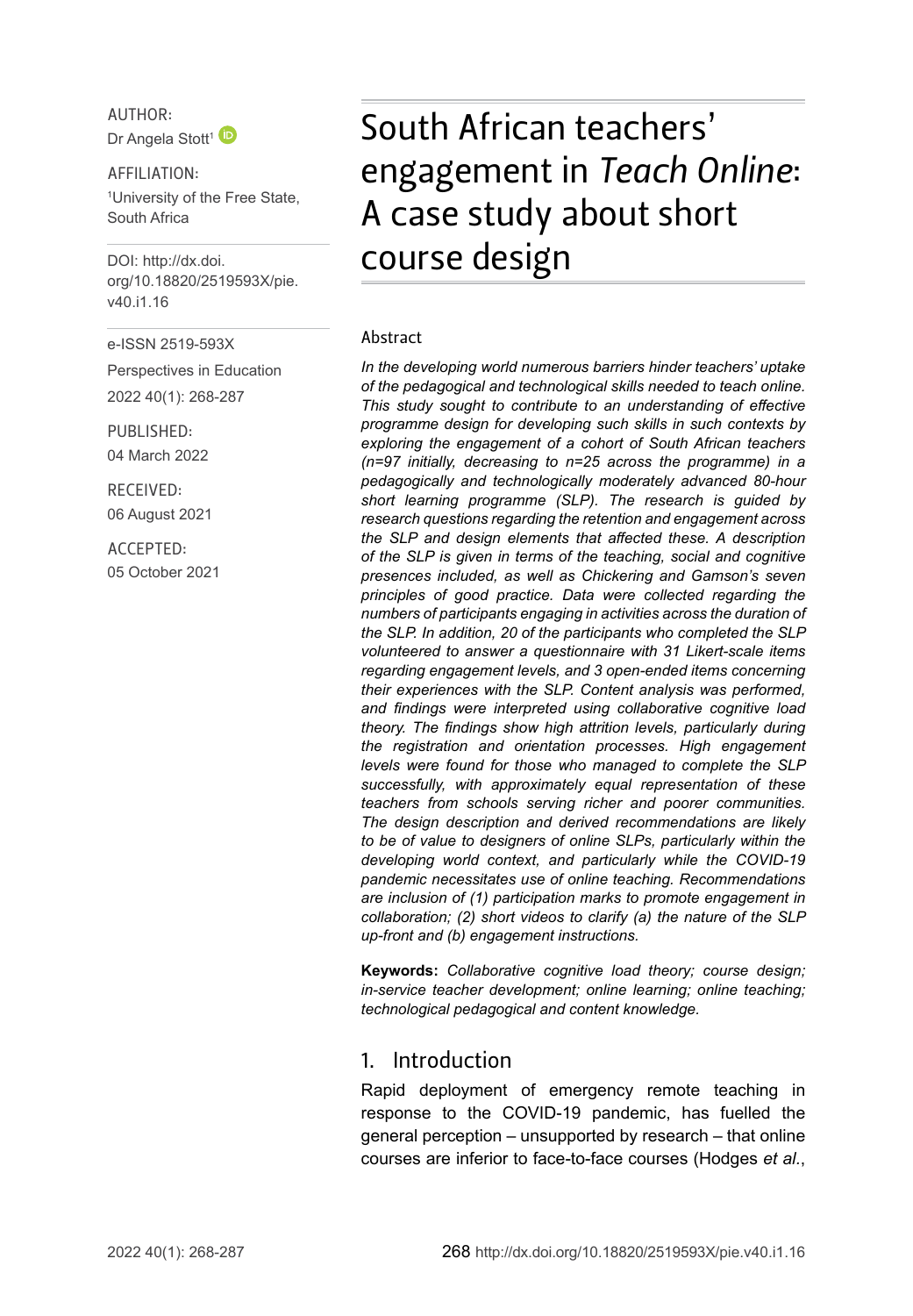2020). Research does, however, suggest a need to (a) adjust course design relative to faceto-face instruction, (b) develop online-appropriate Technological Pedagogical and Content Knowledge (TPACK) to ensure effective online teaching (Mishra & Koehler, 2006), and (c) address the higher attrition rates characteristic of online relative to face-to-face courses (Anyatasia, Santoso & Junus, 2020). Chickering and Gamson's (1987) seminal *seven principles of good practice* have been shown to be an effective tool for evaluating the quality of online courses (Hathaway, 2014), and one of these principles, the promotion of student engagement, has been shown to improve course retention rates to a moderate degree (Tirrell & Quick, 2012).

The feasibility of teachers being able to develop and apply the TPACK required to develop and implement quality online courses is highly dependent on context. Relevant contextual factors include teachers' initial TPACK, learners' access to technology and the extent to which teachers are supported by parents and guided by school leadership and other relevant role-players, including universities (Ehren *et al.*, 2021). Particularly for South African teachers teaching in contexts of poverty, contextual constraints to effective online teaching are considerable. Even before the pandemic struck, South African student engagement and course retention levels were known to be low in the basic (Sing & Maringe, 2020) and higher (Strydom, Kuh & Mentz, 2010) education sectors. The low quality of the basic education sector highlighted the need for teacher professional development (Van der Berg *et al.*, 2016), including in the area of integration of information and communication technologies (ICTs), where uptake levels were known to be low, particularly in schools serving poor communities (Padayachee, 2017).

To facilitate South African teachers' development of the TPACK needed for effective online teaching, despite these constraints, the University of the Free State (UFS) developed two university-accredited short learning programmes (SLPs) in the months immediately following the outbreak of the COVID-19 pandemic: *Teach Online* and *Harnessing Social Media for Distance Teaching*. The aim of these SLPs is to guide teachers of any grade and subject to design and deliver quality online or distance lessons. The SLPs differ in the level of TPACK targeted, in order to cater for the broad spectrum of needs and initial competencies present in the South African teaching force. This arrangement allowed for participants in the more advanced *Teach Online* course, to change to the more basic *Harnessing Social Media for Distance Teaching* course, rather than dropping out. UFS secured funding for 120 teachers to engage in these two SLPs during the second semester of 2020. In this research the focus is placed on the participants' engagement in the more advanced SLP, namely *Teach Online,*  which may therefore be referred to as *the SLP,* in this article.

## 2. Purpose and research questions

Research regarding the effective design of online courses, and of the engagement of participants in such courses, has largely been confined to the global north (Bond *et al.*, 2020). Those studies situated in Africa have generally focused on undergraduate university education, rather than in-service teacher education (Bond *et al.*, 2020). The purpose of this research is to attempt to understand design and implementation features of online SLPs for in-service teacher professional development that are appropriate for the South African, and, possibly, the broader developing-world, context. To this end, I provide a rich description of the UFS *Teach Online* short learning programme and investigate how the participants engaged in this SLP and the issues and suggestions that arose. From this it is hoped that the reader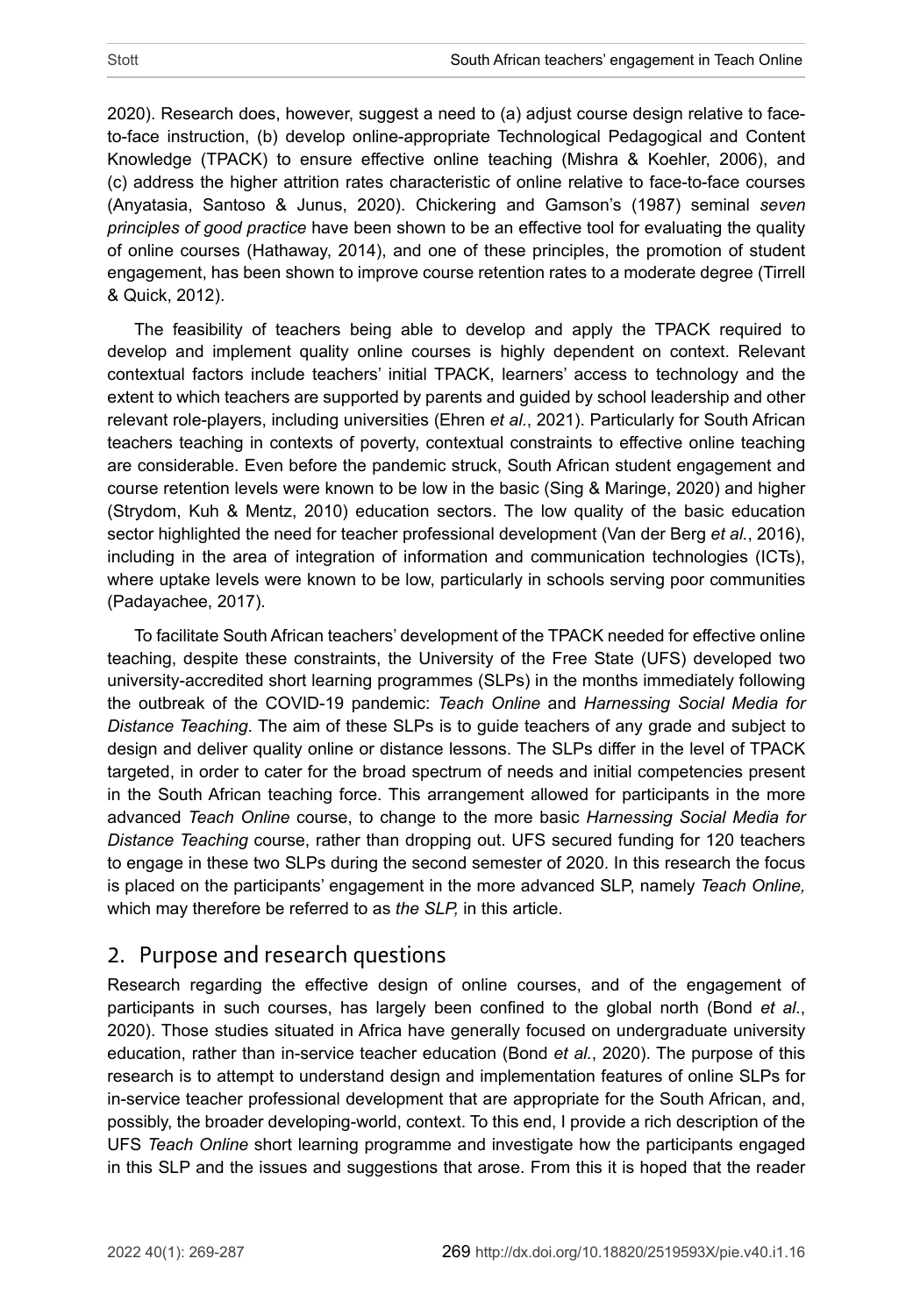will be able to extract principles relevant to guiding the effective design of online courses in their context. Therefore, in reference to the first implementation of the SLP described in this article, the research is guided by the following research questions: (1) What were the levels of retention across the duration of the programme? (2) What were the completing participants' levels of skill-, emotional-, participation- and performance-engagement in the programme? (3) How should the design of the programme be changed for future implementations?

#### 3. Conceptual framework

Collaborative cognitive load theory (Kirschner *et al.*, 2018) is used as a framework for making sense of the data and is built on the premise that the small size of working memory is the greatest limitation to learning (Sweller, 2011). This small space can be occupied by three types of cognitive load: harmful extraneous, necessary intrinsic and productive germane. Extraneous cognitive load results from paying attention to details that are not directly relevant to the learning at hand (Sweller, 2011). This may be particularly problematic in online learning due to the multiple opportunities for exploration that the internet affords, as well as the teacher's inability to control the learners' environments, relative to face-to-face instruction (Kirschner *et al.*, 2018). Intrinsic cognitive load is associated with the difficulty a person experiences with selecting key items in the learning material to aid its comprehension. This is partly inherent to the degree of complexity of the subject matter but is also influenced by the clarity with which the learning material is presented and the prior knowledge of the learner (Sweller, 2011). Germane cognitive load is experienced during sense-making and arises as the learner forms links between knowledge elements, including between new and prior knowledge, as they make sense of the learning material (Sweller, 2011).

According to cognitive load theory there are two main types of knowledge, which offer different degrees of cognitive load (Sweller, 2011): biologically primary knowledge is learnt intuitively through social interaction and offers little cognitive load, whereas acquisition of the more cognitively taxing secondary knowledge requires more formal and explicit learning experiences. Primary knowledge includes non-verbal communication, such as the meanings of facial expressions and body language, as well as everyday verbal communication, particularly in one's home language. During teaching and learning, primary knowledge is used to facilitate the acquisition of secondary knowledge, such as subject matter knowledge and knowledge of how to use technology (Kirschner *et al.*, 2018).

Collaborative cognitive load theory extends this theory to collaborative settings where collaborators can potentially benefit from the added cognitive space afforded by thinking together with collaborators. This potential benefit is, however, traded against the added cognitive load associated with the collaboration process, called transactional cost (Kirschner *et al.*, 2018). During face-to-face interactions, people can leverage primary knowledge to reduce transactional costs to a greater extent than during online interactions (Costley *et al.*, 2021). This is because online interactions often happen asynchronously or with technologyinduced delays, and body language and facial expressions are often not observable, even during synchronous interactions, due to the need to switch video cameras off to conserve bandwidth. These features disrupt the communication rhythms and cues by which primary knowledge is used to leverage learning of secondary knowledge in face-to-face learning by reducing intrinsic, and promoting generative, cognitive load (Jiang, Kalyuga & Sweller, 2021). Furthermore, online collaborative interaction and individual engagement with material may suffer from the addition of extraneous cognitive load due to the split attention effect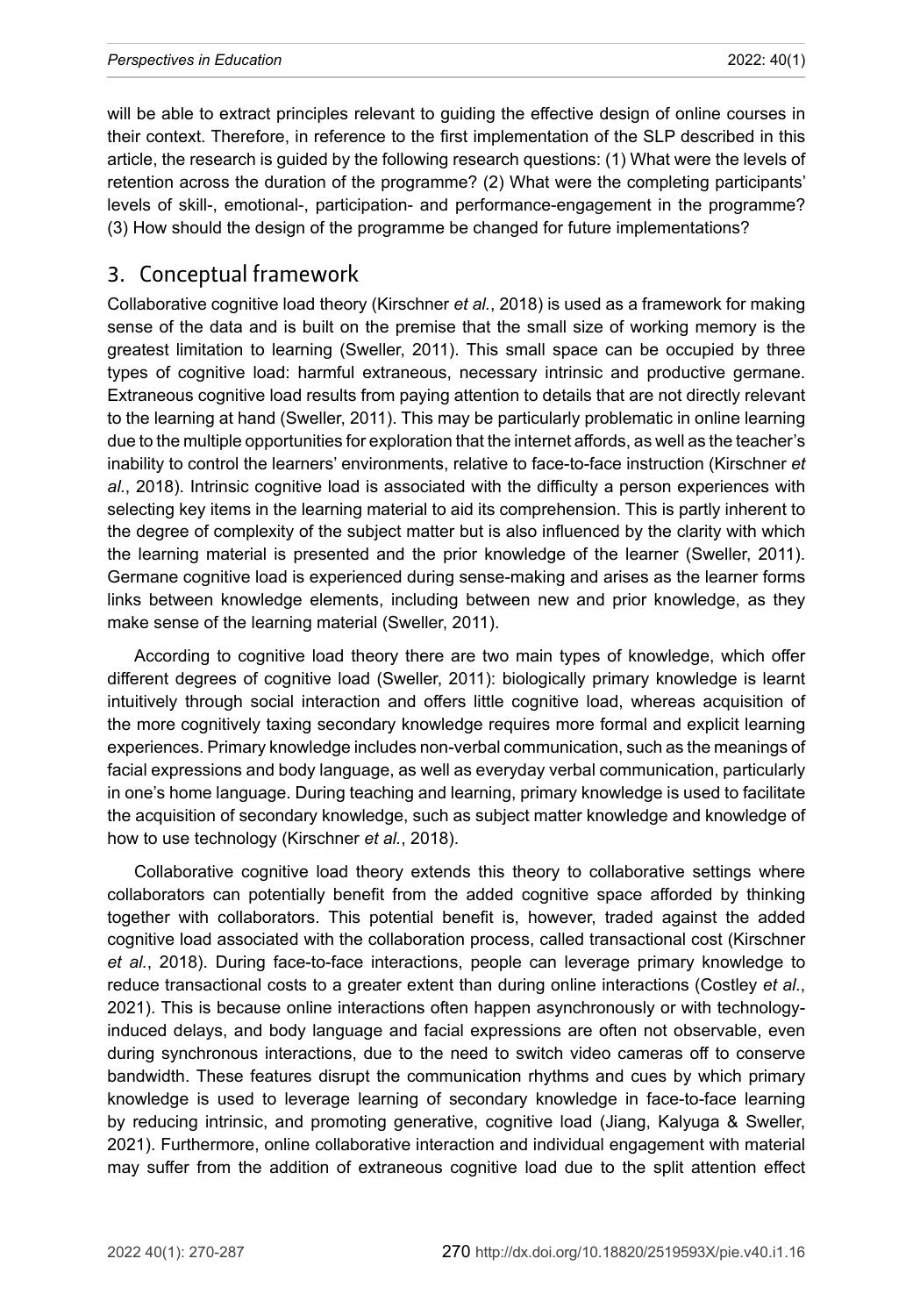(Schmidt-weigand, Kohnert & Glowalla, 2010); for example, as learners need to move their eyes between posts on a discussion board, or try to figure out ways to navigate between parts of a website.

# 4. Method

This is a pragmatically conducted (Plowright, 2011) instrumental case study (Stake, 1994) that was conducted during the first cycle within a larger action research project (McNiff, 2013). An instrumental case study facilitates the understanding of an issue; in this case the effectiveness of a programme designed to develop the ability of South African in-service teachers to effectively teach online. As explained below, the three items of the 3P (Presage-Process-Product) model of student learning (Han & Ellis, 2020) are used to structure the analysis of the components of the course that should be presented so that a reader can form a reasonable understanding of aspects relevant to its success. The presage to student learning consists of two aspects, namely attributes of: (1) the programme, discussed in the section about the intervention, and (2) the students, discussed in the section about the sample. Data were collected from the process and product aspects of the *Teach Online* SLP to understand the appropriateness of the course attributes for the participants and their contexts. This is explained in the data collection section. The process of a programme refers to the students': (1) perceptions of the learning environment, which was measured by means of closed- and open- questionnaire items; and (2) their approach to learning, which was operationalised as the students' engagement in the formative activities of the *Teach Online* SLP and their responses to self-report engagement questionnaire items. The product refers to the students' learning outcomes, which was operationalised as the students' engagement in the summative assessments of the SLP. There are multiple definitions, methods of operationalisation, and questionnaires for evaluating student engagement (Bond *et al.*, 2020). In this study, Kuh's (2003:25) definition of student engagement is used: "the time and energy students devote to educationally sound activities" and Handelsman *et al.*'s (2005) four categories of engagement, namely skill, emotional, participation and performance engagement, were used as a framework to guide data collection and analysis.

# 4.1 Intervention

This research investigated a group of South African teachers' experiences in a pedagogically and technologically moderately advanced 80-hour online SLP, *Teach Online*, which was conducted over a 6-month period. It aimed at developing the TPACK needed to teach the participants' chosen content online. The SLP was created according to research-based literature, consistent with the requirement for the first cycle of an action research approach (McNiff, 2013). [Table](#page-3-0) 1 describes the characteristics of this SLP based on Means, Bakia and Murphy's (2014) nine dimensions of online learning.

| <b>Dimension</b>         | Description of the Teach Online SLP                                   |
|--------------------------|-----------------------------------------------------------------------|
| Modality                 | Fully online                                                          |
| Pacing                   | Deadlines, at 2-week intervals, provided for each of the 8 modules    |
| Student-instructor ratio | $<$ 35 to 1                                                           |
| Pedagogy                 | Participants explore online resources that they are provided links to |
| Role of assessments      | Provide student with information about learning state                 |

<span id="page-3-0"></span>

|  |  | <b>Table 1:</b> Characteristics of the Teach Online short learning programme |  |  |
|--|--|------------------------------------------------------------------------------|--|--|
|--|--|------------------------------------------------------------------------------|--|--|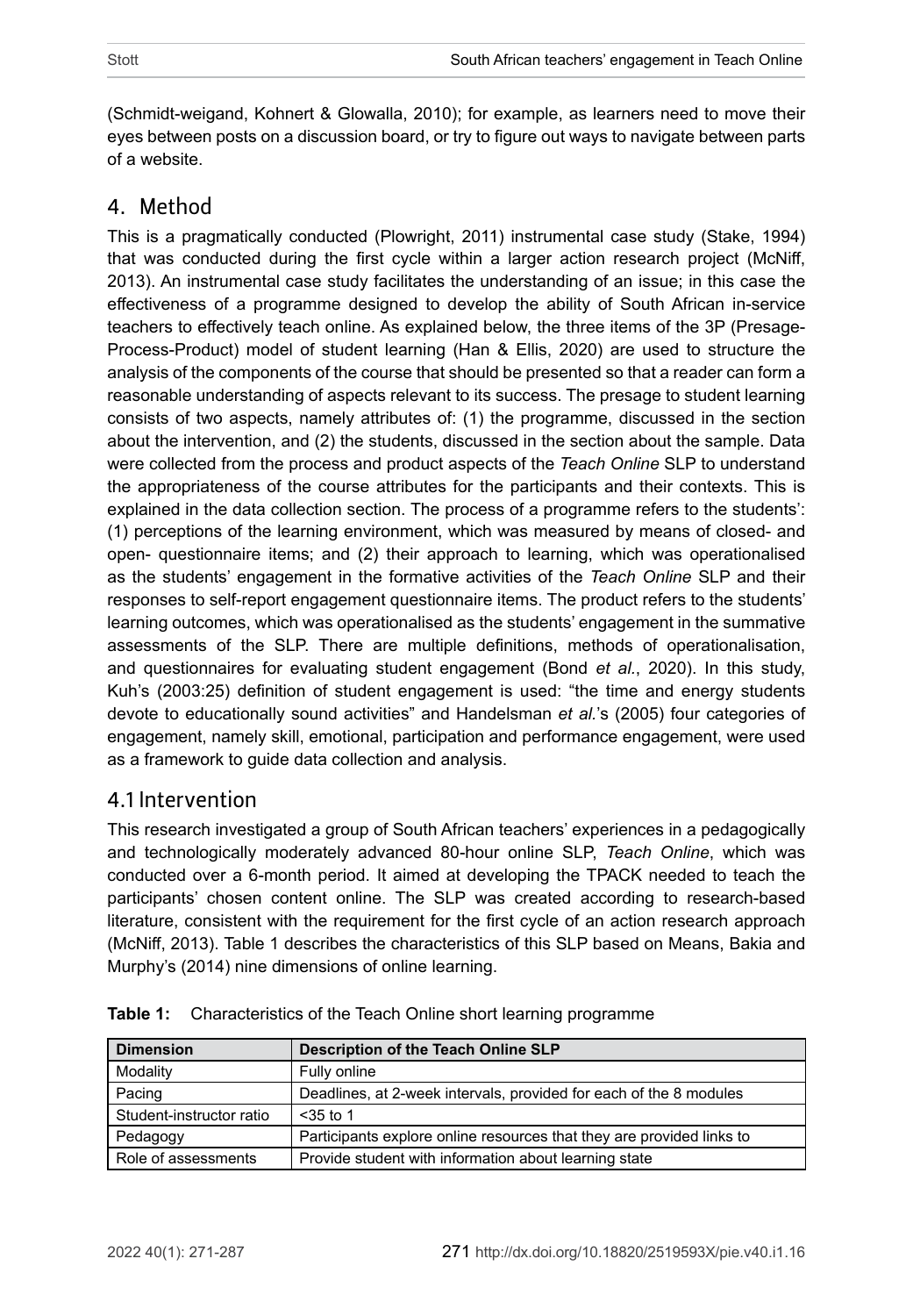| <b>Dimension</b>       | Description of the Teach Online SLP                     |
|------------------------|---------------------------------------------------------|
| Instructor role online | Support and feedback, not active instruction            |
| Student role online    | Explore and make sense of resources                     |
| Synchrony              | Asynchronous, with a few voluntary synchronous sessions |
| Source of feedback     | Instructors                                             |

The *Teach Online* SLP comprises eight modules, with two weeks assigned for each module. The learning material is presented on a website ([www.ufs.ac.za/TeachOnline\)](http://www.ufs.ac.za/TeachOnline). Participants are expected to engage with this material individually, as well as to participate in formative collaborative discussion forums and to submit individual summative activities. The two facilitators for the SLP engaged in group and individual discussions with the participants and provided written individual feedback in response to participants' activities. In addition, a few voluntary synchronous virtual meetings were held. [Table](#page-4-0) 2 indicates features of the SLP that are considered relevant to each of Chickering and Gamson's (1987) seven principles of good practice. These are organised according to the three elements of the Community of Inquiry (CoI) framework. According to this framework, three interrelated types of presence are needed for learning to be successful: social, cognitive and teaching presence (Dixson, 2015). For simplicity, interactions between these elements are excluded from Table 2 below.

<span id="page-4-0"></span>

| Table 2: Description of features of the Teach Online short learning programme relative to |
|-------------------------------------------------------------------------------------------|
| principles of good design                                                                 |

| Component             | <b>Chickering and</b><br><b>Gamson's (1987)</b><br>principle | Example(s) of how this was done in Teach Online                                                                                                                                                                                                                                                                                                                                                          |
|-----------------------|--------------------------------------------------------------|----------------------------------------------------------------------------------------------------------------------------------------------------------------------------------------------------------------------------------------------------------------------------------------------------------------------------------------------------------------------------------------------------------|
| Social presence       | Encourage<br>contacts between<br>student and faculty         | The instructors sent at least one message to the group<br>per week, and at least one individual message to each<br>participant per month. During the first month, participants<br>who did not respond were contacted telephonically.<br>Participants were invited to contact the instructors at any<br>time via email, WhatsApp or Google Classroom.                                                     |
|                       | Develop reciprocity<br>and cooperation<br>among students     | The course material on the website directed participants<br>to 7 Padlets, 1 collaborative Google Doc, 1 YouTube video<br>and its comments space and 1 FlipGrid. Participants were<br>required to respond to specific questions in these discussion<br>spaces and were encouraged to share anything relevant<br>to online teaching on any of the platforms used, and to<br>respond to their peers' posts. |
| Cognitive<br>presence | Use active learning<br>techniques                            | Participants were guided to apply what they learnt in each<br>module to incrementally compile an online lesson that they<br>implemented and reflected on in the final module.                                                                                                                                                                                                                            |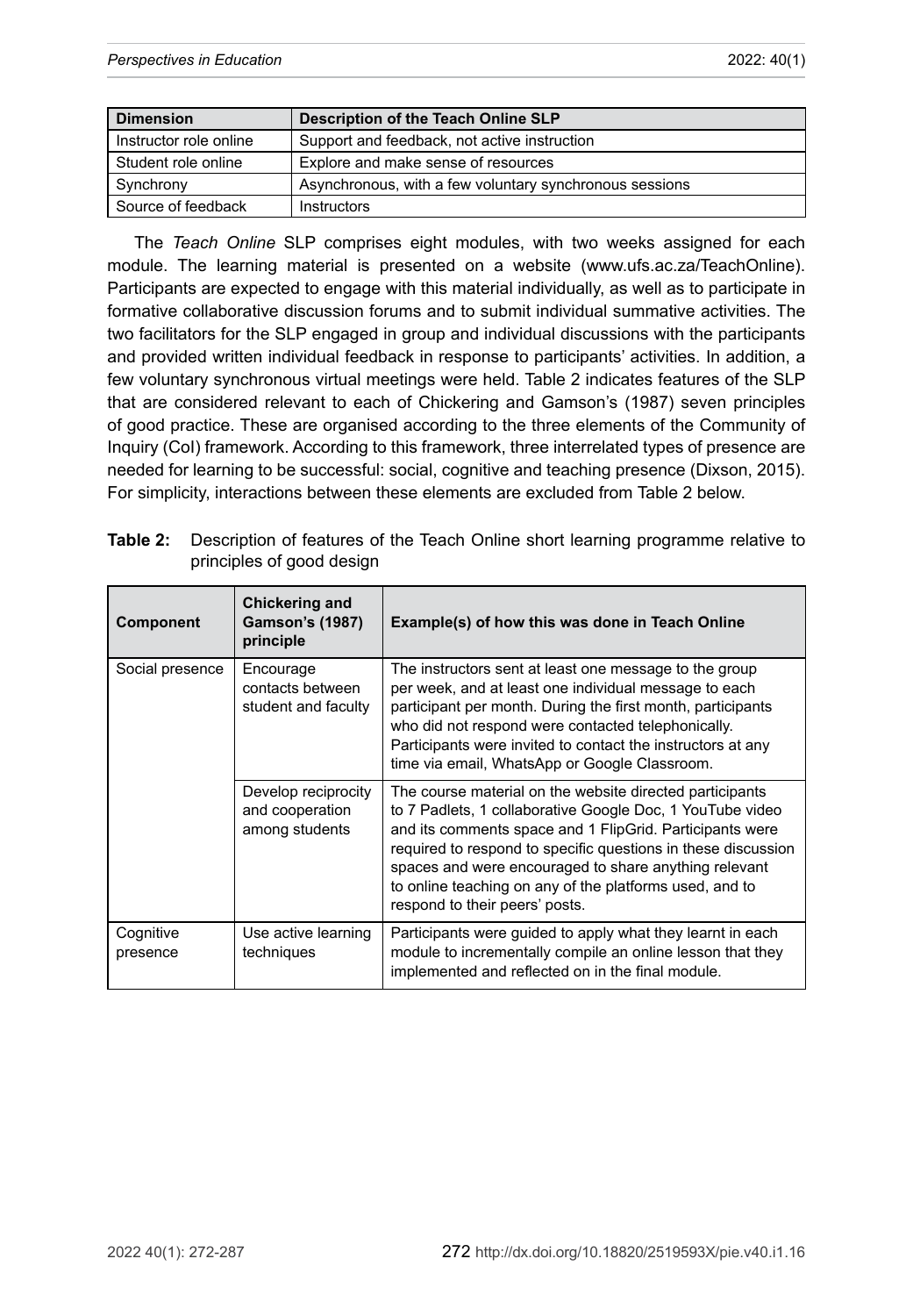| Component             | Chickering and<br><b>Gamson's (1987)</b><br>principle | Example(s) of how this was done in Teach Online                                                                                                                                                                            |  |  |
|-----------------------|-------------------------------------------------------|----------------------------------------------------------------------------------------------------------------------------------------------------------------------------------------------------------------------------|--|--|
| Teaching<br>presence  | Give prompt<br>feedback                               | The instructors gave individualised feedback, generally<br>within 72 hours, to each participant as they submitted<br>assignments, as well as in response to their discussion and<br>messaging posts.                       |  |  |
|                       | Emphasise time<br>on task                             | The course content was divided into eight modules, each<br>having formative, and six having summative, assessments.<br>Fortnightly deadlines were provided for successive<br>modules                                       |  |  |
|                       | Communicate high<br>expectations                      | Each of the summative assessment tasks was accompanied<br>by a rubric that described the characteristics of quality work.<br>In addition, the facilitators gave detailed individualised<br>written feedback for each task. |  |  |
| Cognitive<br>presence | Respect diverse<br>talents and ways<br>of learning    | Participants were given considerable freedom in how they<br>applied the principles taught in the programme to create<br>a lesson using their choice of topic, target learners, and<br>applications.                        |  |  |

## 4.2 Sample

Working within a pragmatic paradigm, it is not necessary for the various sources of data to be collected from the same sample (Plowright, 2011). To answer the first research question, regarding the levels of retention across the programme's duration, the sample comprised the 140 participants who voluntarily began the registration and orientation processes for either of the short learning programmes (*Teach Online* and *Harnessing Social Media for Distance Teaching*). They did this in response to an invitation that was spread through teachers' WhatsApp groups and addressed to teachers of all grades and subjects throughout the Free State province of South Africa. However, very little data was collected from these initial participants, and therefore the term *sample* is reserved rather for the subgroup used to answer the second and third research questions. This sample comprised only the 20 participants, all who indicated having completed the SLP, who participated in a questionnaire that was sent at the end of the programme, to all participants who had completed the registration process for this SLP (n=48). The response rate was therefore 42% relative to the number of people the questionnaire was sent to, or 80% relative to the number of people who completed the SLP. The lack of questionnaire data from participants who dropped out of the SLP limits claims made from this data. Furthermore, the low absolute numbers and non-representability of the sample of those who answered the questionnaire relative to the population of South African teachers, limits generalisation from this case. Care is therefore taken not to overreach the claims that might validly be made from the data available. To help the reader judge the extent to which the findings presented here might be applicable to their own context, some of the biographical characteristics of the sample are given in Table 3 below, and information regarding their access to Information and Communication Technologies (ICTs) is presented in Table 4. The questionnaires were answered anonymously for enhanced validity. Participants gave informed consent for the inclusion of this data in this research, and ethical clearance was obtained from the university's General Human Research Ethics Committee (UFS-HSD2020/1790/163).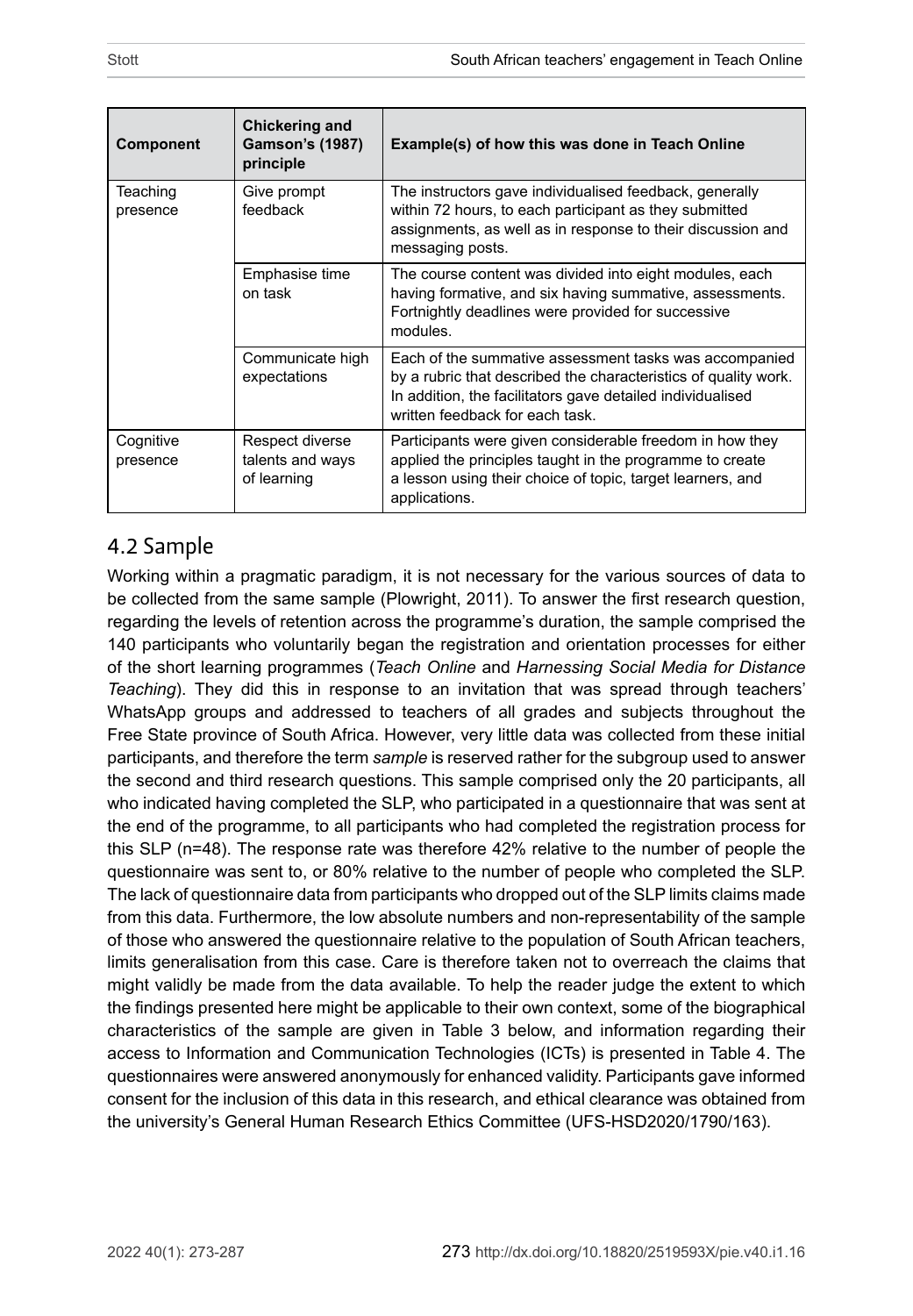| School type*      | Gender        | Average age | N  |
|-------------------|---------------|-------------|----|
| Quintile 1-3      | Male          | 41          | 4  |
|                   | Female        | 45          | 2  |
| Quintile 4        | Female        | 36.5        |    |
| Quintile 5        | Female        | 37.3        | 6  |
| Independent       | Male          | 43          |    |
|                   | Female        | 26.5        | 2  |
| District official | Male          | 49          |    |
| <b>Total</b>      | Male $n=6$    | 38.5        | 20 |
|                   | Female $n=14$ |             |    |

#### <span id="page-6-1"></span>**Table 3:** Biographical characteristics of the sample

\*The quintile rating of South African schools refers to the socio-economic status of the community served, with 1 being the poorest

<span id="page-6-0"></span>**Table 4:** Characteristics of the sample's access to Information and Communication **Technologies** 

| <b>Level of access</b>                        | Number of teachers who answered this (/20) for |               |          |                       |                         |  |
|-----------------------------------------------|------------------------------------------------|---------------|----------|-----------------------|-------------------------|--|
|                                               | <b>Smart</b><br>phone                          | <b>Tablet</b> | Computer | Internet<br>(at home) | Internet (at<br>school) |  |
| I don't have access                           |                                                | 5             |          |                       |                         |  |
| I have access, but I don't use it             |                                                | $\mathcal{P}$ | 18       |                       |                         |  |
| I own this and use it                         | 19                                             | 9             |          |                       |                         |  |
| My school gives me access at<br>school        |                                                | 3             |          |                       |                         |  |
| I have access to someone else's<br>and use it |                                                |               |          |                       |                         |  |
| Excellent: data and speed enough              |                                                |               |          | 11                    | 5                       |  |
| Data is enough, but speed is limited          |                                                |               |          | 3                     | 8                       |  |
| Speed is enough, but data is limited          |                                                |               |          | 5                     | 4                       |  |
| Very little to none due to poor               |                                                |               |          |                       | 3                       |  |
| coverage in area                              |                                                |               |          |                       |                         |  |

[Figure 1](#page-7-0) below shows the teachers' estimates of the access their learners have to various ICTs. The responses are consistent with what is known about South African learners' access to ICTs (Oyedemi & Mogano, 2018), i.e. (1) greater access to smartphones than computers, particularly in poorer communities; (2) little access to the internet for learners from poorer communities. Additional observations of interest are that: (1) responses are varied within a type of school; (2) few learners have access to tablets; (3) access to ICTs may be low even at some high quintile schools and, particularly, independent schools, despite the general understanding that such schools serve richer communities. The validity of these observations should, however, be considered in the light of their emanating from the estimates made by a small number of teachers. This information is particularly relevant to this study in that teachers' perceptions of the access that their learners have to appropriate technology affect their perceptions of the agency they can exert regarding online teaching (Ehren *et al.*, 2021).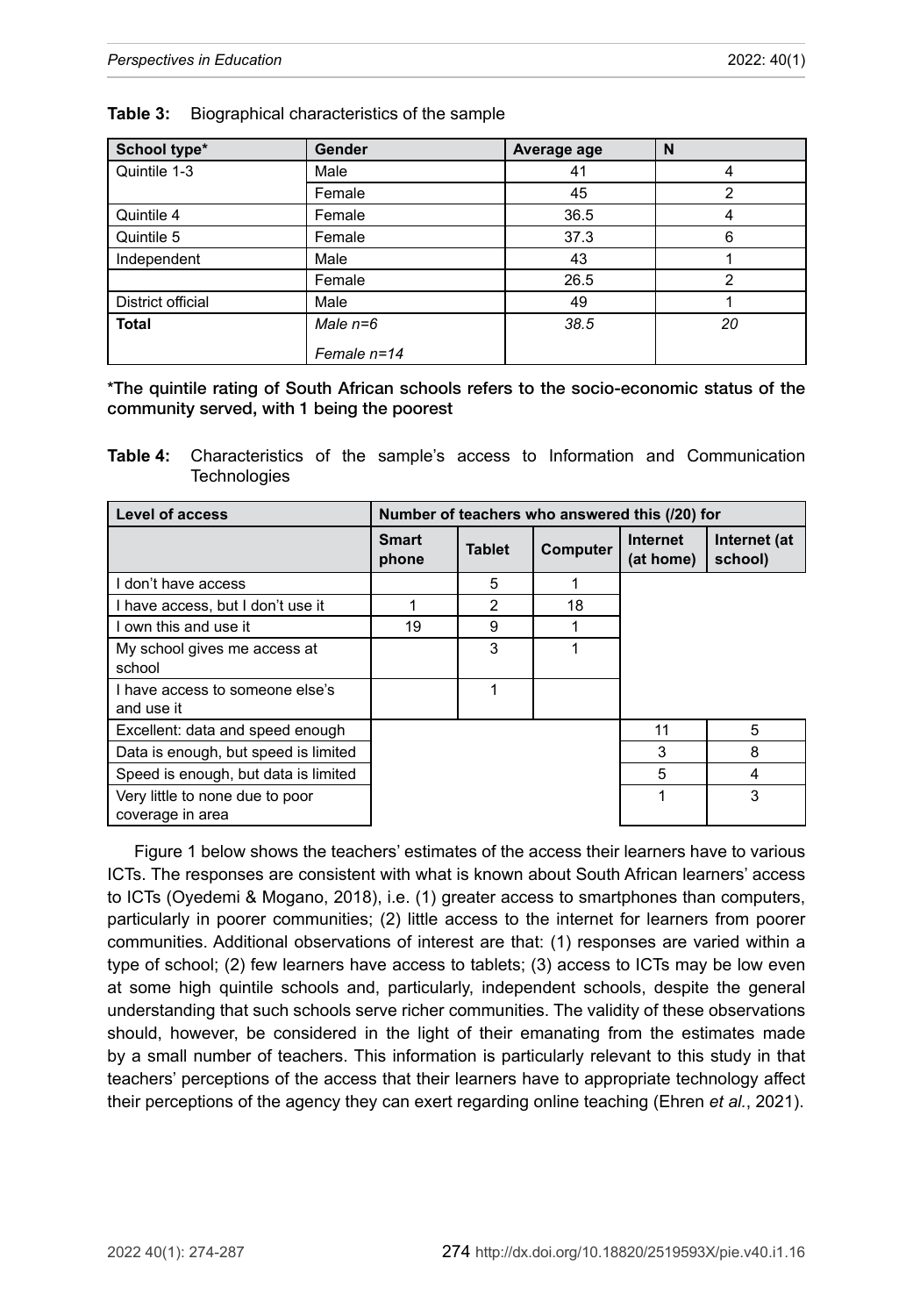

<span id="page-7-0"></span>**Figure 1:** The sample teachers' estimation of their learners' access to Information and Communication Technologies

# 4.3 Data collection and analysis

To answer the first research question regarding course retention, the changes in the numbers of participants enrolled in, and engaging in, the *Teach Online* SLP across its duration, are presented. This includes the number of participants who submitted assignments for each of the 6 modules for which summative assessment was provided, observations made by the facilitators regarding participation in the various discussion forums and data regarding participation in, and use of recordings from Zoom sessions across the duration of the SLP. These data were collected from the administrative records for the SLP, such as registration forms, records in Google Classroom, pre-Zoom questionnaires and the analytics from the YouTube platform where the Zoom sessions were uploaded with the unlisted permission setting. These data were analysed through descriptive statistics. Relevant to answering the second and third research questions, data were collected from the 20 participants, referred to as the sample, who completed the final questionnaire, composed of 31 Likert-scale items regarding engagement levels and 3 open-ended items of their positive and negative experiences with the *Teach Online* SLP, and their suggestions for improvement. This questionnaire was taken, with minor adjustment for the context, from Handelsman *et al.* (2005). Content analysis was performed, with descriptive statistics provided where appropriate.

#### 5. Results

The following assertions, in reference to the *Teach Online* SLP, answer the research questions. Each assertion is then argued for, after which explanations will be suggested in terms of the conceptual framework.

(1) There was a low retention rate (41%) between the start of the registration process and submission of the first assignment, and moderate retention (62%) from then to successful completion. There was approximately equal representation of teachers who completed the course from schools serving richer and poorer communities.

(2) The completing participants showed high levels of skill-, emotional- and performanceengagement levels, and moderate participation engagement levels. The lower participation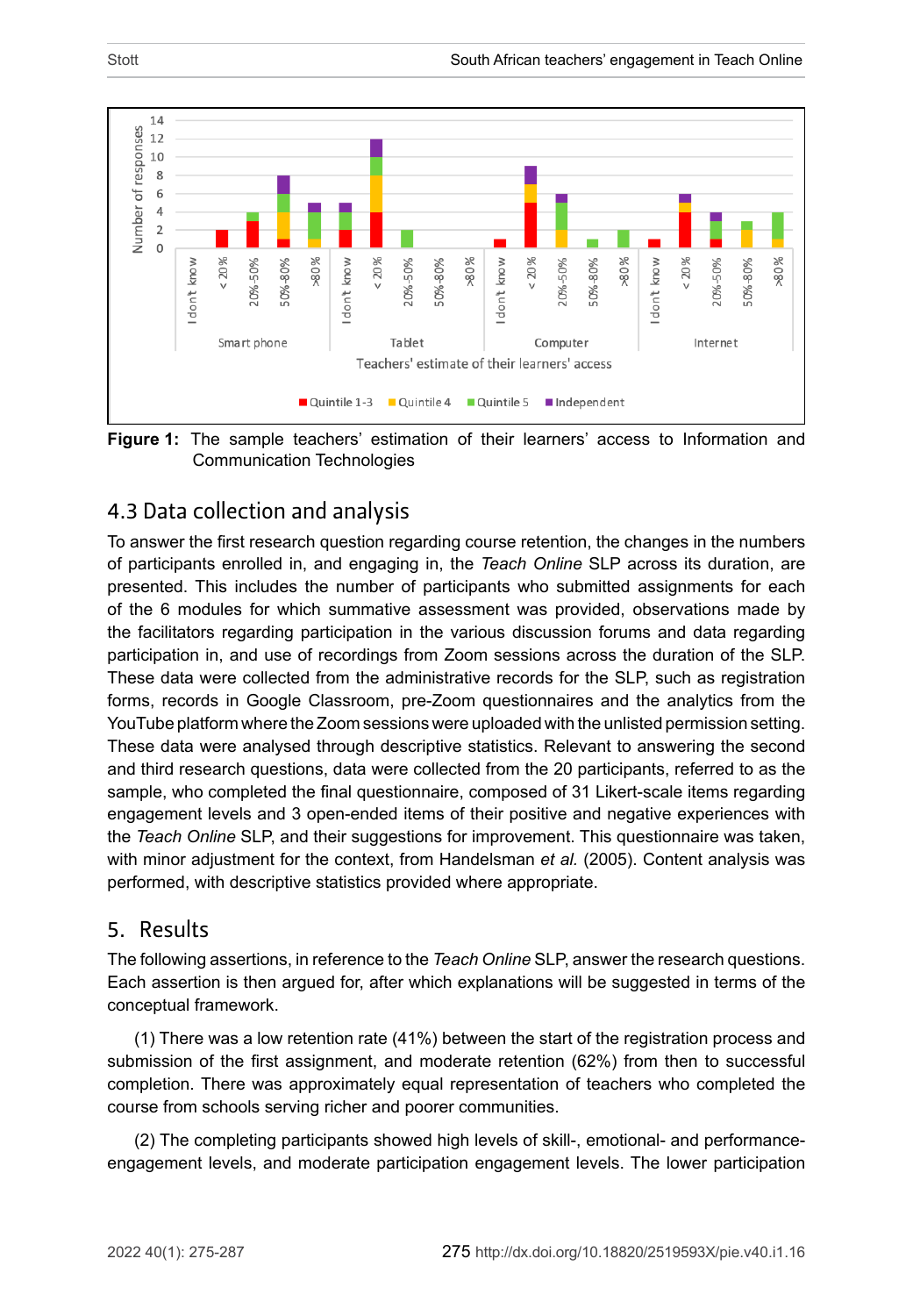engagement levels resulted from lower motivation to engage in formative, rather than summative, tasks.

(3) Future implementations should include marks for participation in discussion forums and short videos to present the purpose and demands of the programme up-front, and to clarify the instructions for each module.

#### 5.1 Retention across the duration of the course

As can be seen in [Figu](#page-8-0)re 2, the greatest attrition (49/97 = 48%) occurred between the start and completion of the registration and orientation processes. These processes occurred during the month prior to the official commencement of the SLPs and required *Teach Online* participants to complete two registration forms, submit certified documents, send the facilitators a screenshot of the *Teach Online* website and enter the *Teach Online* Google Classroom. It should be noted that only 25 (51%) of the teachers who exited *Teach Online* across this period were lost to the jointly funded pair of SLPs, since the other 24 moved to the more basic SLP, which itself lost 11 participants across this period. It is relevant to report the attrition (36/140=26%) across this registration and orientation period for both the SLPs because funding was dependent on the joint number of participants who completed the registration process for the two SLPs. The next greatest attrition (n=8) occurred between completion of registration and the submission of the first assignment. This means that attrition from start of registration to submission of the first task for *Teach Online* was 57/97 = 59%, i.e. 41% retention.

These observations might suggest the need to allow approximately a third more participants to enter the registration and orientation processes for such SLPs, than what the funders have indicated they will pay for, to compensate for the attrition that will occur during this phase. Such a guideline would be invalid, however, if attrition across this stage was unique to this case or could be manipulated in future implementations. The likelihood of these possibilities is now discussed. The high initial attrition seems likely to have arisen from poor initial understanding of the course requirements relative to the participants' abilities to meet these. If these arose from poor initial communication of these requirements and/or from the unpredictable environment which COVID-19 created for teachers during this time, then lower initial attrition rates could be expected in cases where such communication were clarified and/ or the environment were more predictable. Further research would be needed to evaluate this prediction, but its likelihood is enhanced by the fact that this was the first iteration of this SLP and so communication was likely to be suboptimal, and participation was done in the teachers' free time between September 2020 and February 2021, overlapping the period when they had to cope with preparing their learners for the final examinations, despite the school year having been greatly disrupted by COVID-19 lockdowns.



<span id="page-8-0"></span>**Figure 2:** Retention across the Teach Online short learning programme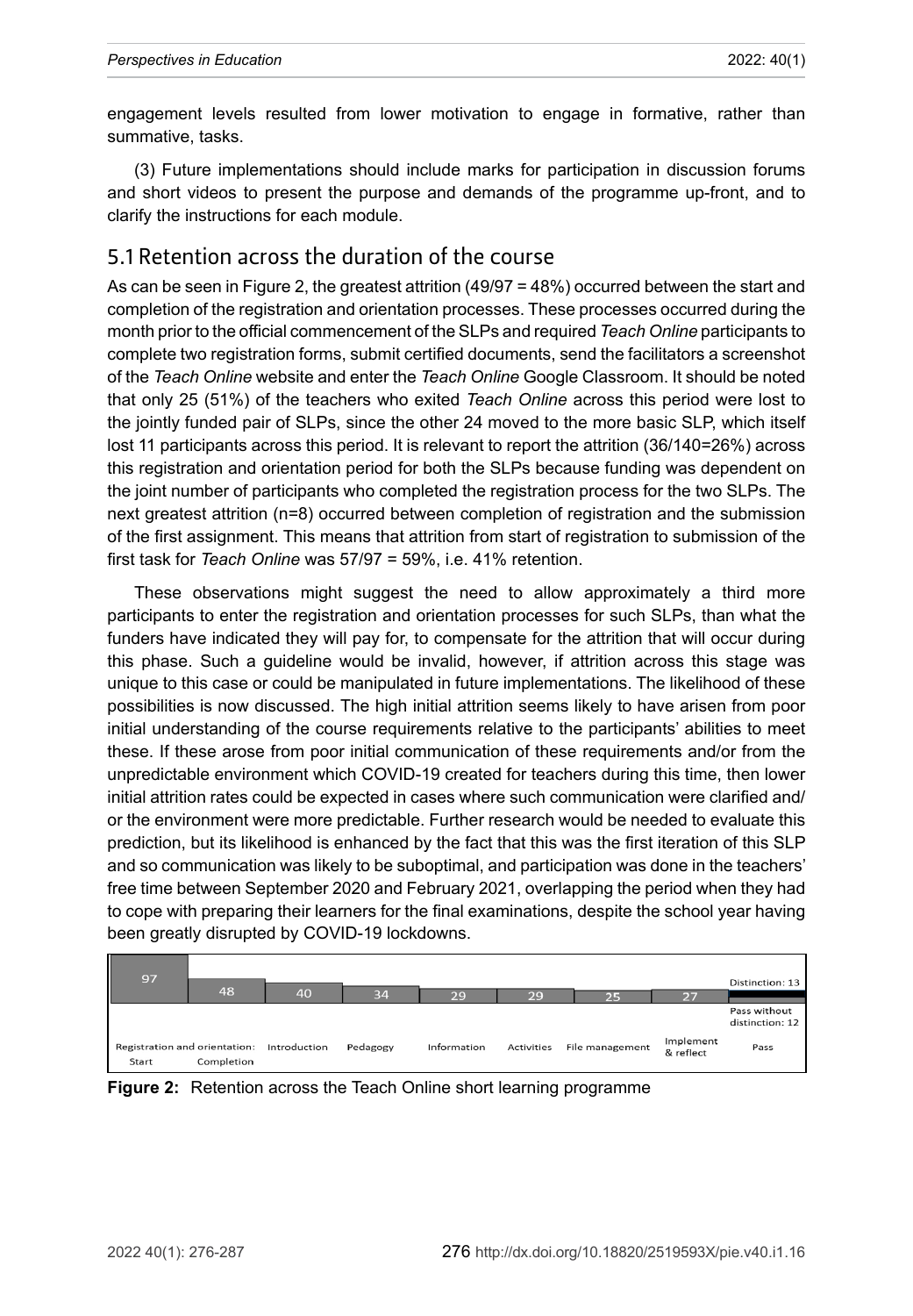# 5.2 Completing participants' engagement levels

As shown in Figure 3, the sample of completing participants self-reported high engagement levels for the skill-, emotional- and engagement- (for summative tasks) dimensions. However, the participants' engagement was considerably lower for the formatively assessed tasks.



**Figure 3:** The sample's self-reported engagement in the Teach Online short learning programme

During the first two modules, the instructors noticed low participation levels in the formative discussion forums, coupled with poor performance in the summative assessment tasks. For the first modules, the instructors addressed this by appealing to the participants to engage thoroughly with all the formative tasks before attempting the summative task for each module. From the fourth module, participation marks were awarded for engagement in the formative discussion forums, incentivising participation with some success. From the third module, the instructors introduced voluntary Zoom sessions. These were intended to allow for interactive question-and-answer sessions; however, as indicated in [Table 5](#page-10-0), few specific questions were asked, with several participants indicating, in the pre-Zoom questionnaire, that they did not know what they were meant to do in the module. Consequently, the instructor spoke for most of the time, largely repeating information given in written format on the programme's website, rather than the session being as interactive as initially hoped.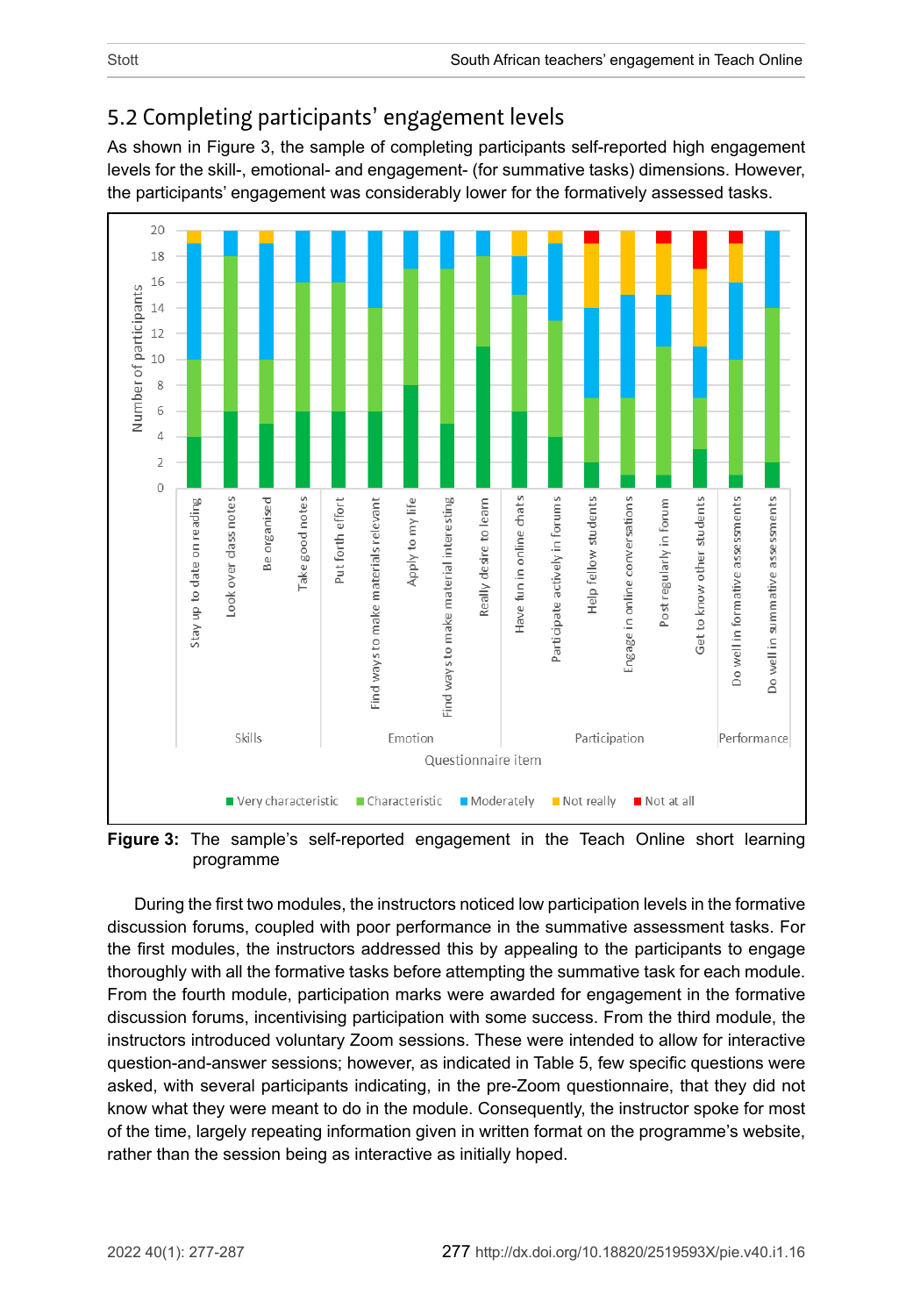<span id="page-10-0"></span>

| Table 5: Engagement data for the voluntary Zoom session of the Teach Online short |  |  |  |  |  |
|-----------------------------------------------------------------------------------|--|--|--|--|--|
| learning programme                                                                |  |  |  |  |  |

|                                          |                  | <b>Pre-session questionnaire</b>                        |                                       |                                            | Asynchronous video<br>views |                                                  |  |
|------------------------------------------|------------------|---------------------------------------------------------|---------------------------------------|--------------------------------------------|-----------------------------|--------------------------------------------------|--|
| Date, time<br>and duration<br>of session | <b>Responses</b> | Indication of<br>not knowing<br>what to do in<br>module | <b>Specific</b><br>questions<br>asked | <b>Synchronous</b><br>session<br>attendees | <b>Number</b><br>of views   | Average<br>view<br>duration (%<br>of total time) |  |
| 06/10.<br>10am, 50'                      | 14               | 3                                                       |                                       | 3                                          | 27                          | 12                                               |  |
| 06/10, 7pm,<br>40'                       |                  |                                                         |                                       | 3                                          | 17                          |                                                  |  |
| 24/10, 7pm,<br>40'                       | 14               | 3                                                       | 3                                     | 5                                          | 14                          | 22                                               |  |
| 31/10, 7pm,<br>40'                       | 8                | 3                                                       | $\mathfrak{p}$                        | $\mathfrak{p}$                             | 15                          | 34                                               |  |

## 5.3 Improvement for future implementations

The sample's answers to Likert-scale items about the strengths and weaknesses of the programme were analysed to inform an understanding of which features should, or should not, be changed in future implementations of this programme. This was further informed by the sample's answers to open-ended questions about these features and suggestions for improvement.

As can be seen from [Figure](#page-11-0)s 4 and [5](#page-11-1), there were high satisfaction levels regarding the helpfulness of the various features of the programme. This satisfaction is echoed in the numerous positive statements recorded in the open-ended section of the questionnaire (see Table 6). The least utilised features were the voluntary Zoom sessions and the WhatsApp group. Since it was impossible to complete the course without using the website and Google Classroom, and only online material was provided, the fact that one participant indicated no use of these features and two indicated that "No offline material" was not characteristic of this course, undermines the reliability of these participants' data. Perhaps instead of responding to the wording of these options, these participants had intended to indicate the lowest possible degree of helpfulness of these features. Besides this possibility, the feedback was very positive with the only option chosen besides "very helpful", "helpful" and "not applicable" being "slightly helpful". This option was chosen most (n=5) for the discussion forums. This finding seems consistent with the observation that fewer open-ended comments were made regarding the role of social presence, such as afforded by the discussion forums, than regarding teacher and cognitive presences in the course (see Table 6, which summarises the themes that emerged from the qualitative analysis).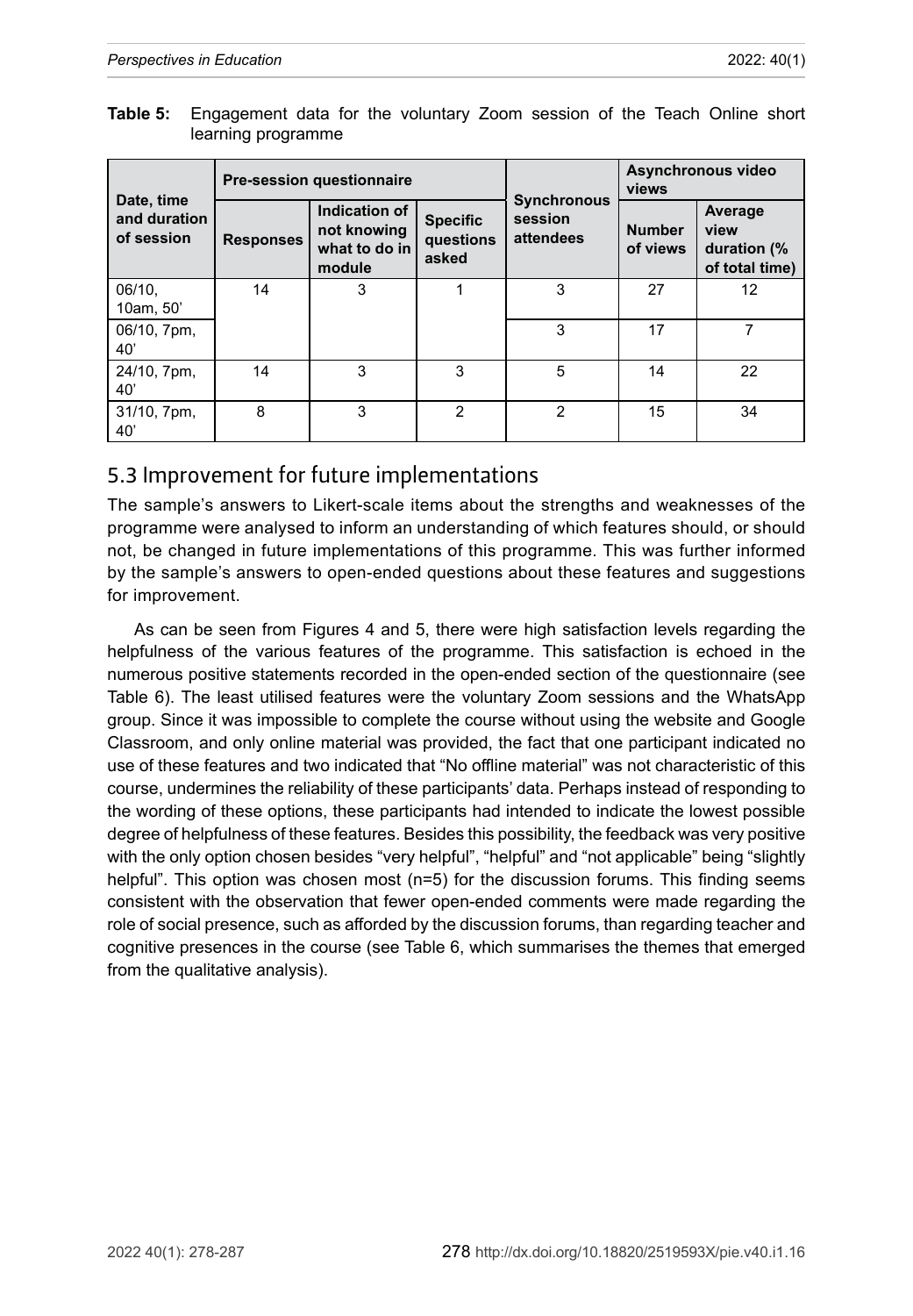

<span id="page-11-0"></span>learning programme



<span id="page-11-1"></span>**Figure 5:** Opinions regarding various characteristics of the Teach Online short learning programme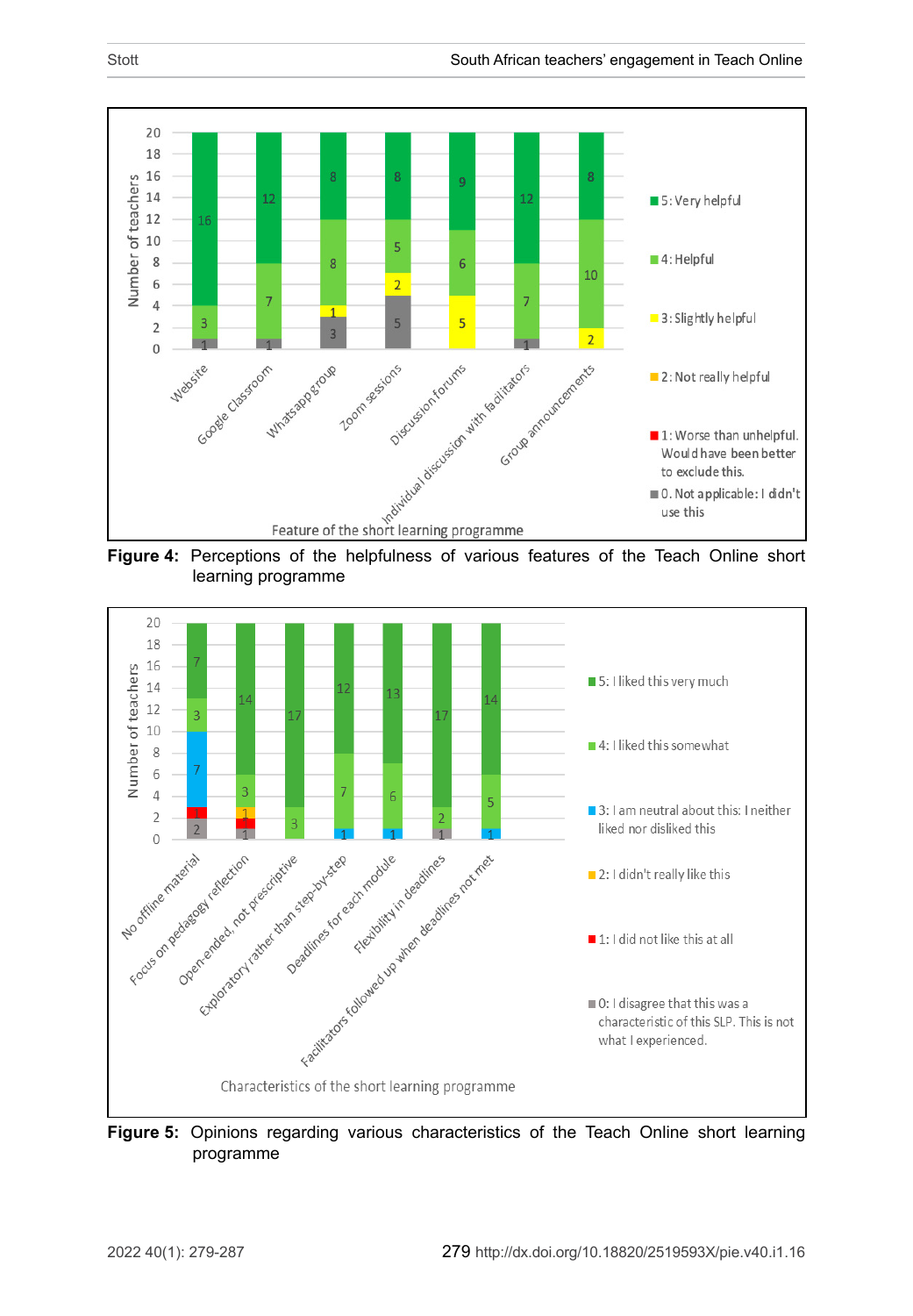| Table 6: Summary of the open-ended responses regarding the strengths, weaknesses and |
|--------------------------------------------------------------------------------------|
| suggestions for improvement, of the Teach Online short learning programme            |

| Component            | <b>Theme</b>                                                                        | <b>Number of</b><br>comments | <b>Examples</b>                                                                                                                                                                                                                                                                                                                      |
|----------------------|-------------------------------------------------------------------------------------|------------------------------|--------------------------------------------------------------------------------------------------------------------------------------------------------------------------------------------------------------------------------------------------------------------------------------------------------------------------------------|
| Teaching<br>presence | Need to clarify<br>instructions, e.g.<br>through inclusion of<br>instruction videos | 11                           | "Have a short video clip of how to<br>access everything on the link so we<br>don't miss any information."                                                                                                                                                                                                                            |
|                      | Instructor feedback and<br>support was helpful                                      | 9                            | "I had no previous experience in most<br>of the features and through regular<br>contacts and communication from the<br>presenters and colleagues, I was able<br>to acquire a lot of information which<br>helped me a lot."                                                                                                           |
|                      | Changes to pacing and<br>structure suggested                                        | 6                            | "Give more time for assessments."                                                                                                                                                                                                                                                                                                    |
|                      | Flexibility in deadlines<br>was appreciated                                         | 3                            | "I am very thankful for the leniency on<br>the submission dates - all of us are<br>teachers and you do get some days (or<br>weeks) where you really plan on doing<br>the assignment and then school (and<br>life) happens. I was scared that I would<br>get penalised, but the administrators<br>understood and gave the extension." |
|                      | Spaced deadlines were<br>helpful                                                    | 1                            | "The deadlines for tasks was [sic] also<br>spaced in such a way that it gave you<br>enough time to complete it, even when<br>you are working until 4 at school."                                                                                                                                                                     |
| Social presence      | Discussions with<br>colleagues were helpful                                         | 3                            | "The amount of help received from<br>other people taking the SLP course<br>was positive."                                                                                                                                                                                                                                            |
|                      | Course climate was<br>conducive to learning                                         | 3                            | "The general atmosphere of the course<br>that inspired learning."                                                                                                                                                                                                                                                                    |
|                      | Need for more<br>interaction                                                        | 2                            | "I think I had to ask questions when I<br>wasn't sure what I need to do. But that<br>was a problem on my side. Trying to do<br>all on my own."                                                                                                                                                                                       |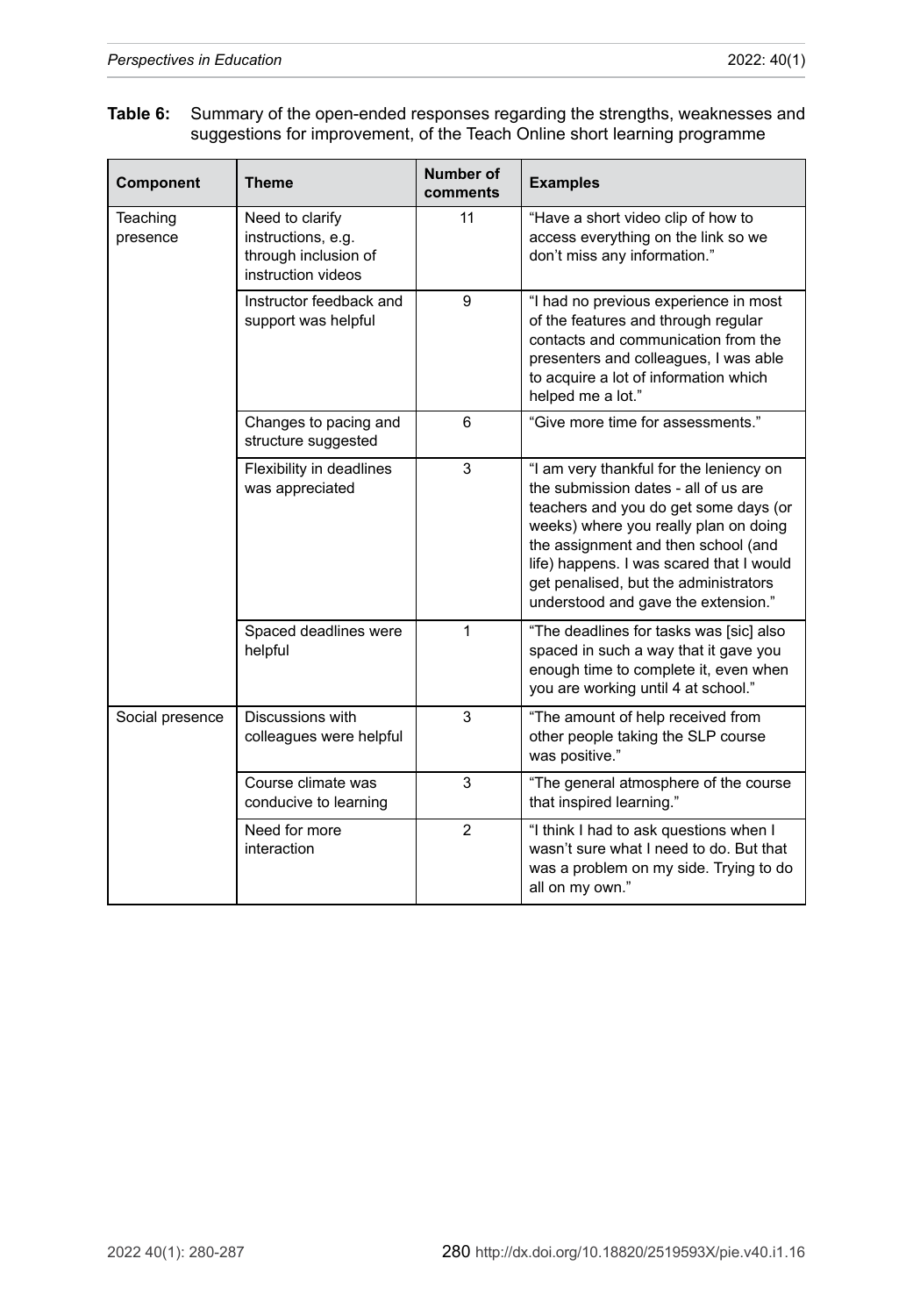| Component             | Theme                                                                              | <b>Number of</b><br>comments | <b>Examples</b>                                                                                                                                                                                                                                                                                                                                                                                                                                                                                                              |
|-----------------------|------------------------------------------------------------------------------------|------------------------------|------------------------------------------------------------------------------------------------------------------------------------------------------------------------------------------------------------------------------------------------------------------------------------------------------------------------------------------------------------------------------------------------------------------------------------------------------------------------------------------------------------------------------|
| Cognitive<br>presence | Difficulty was<br>experienced with<br>acquiring particular<br>knowledge and skills | 7                            | "Conversion of files and compressing<br>them was sometimes challenging."                                                                                                                                                                                                                                                                                                                                                                                                                                                     |
|                       |                                                                                    |                              | "Classroom can be confusing if you<br>aren't computer literate. It is not<br>chronologic."                                                                                                                                                                                                                                                                                                                                                                                                                                   |
|                       |                                                                                    |                              | "It was challenging to learn how to<br>record lessons"                                                                                                                                                                                                                                                                                                                                                                                                                                                                       |
|                       | Exposure to a wide<br>variety of applications<br>was beneficial                    | 5                            | "I learned about many different<br>websites and apps to aid and further<br>my online teachings."                                                                                                                                                                                                                                                                                                                                                                                                                             |
|                       | Motivation to learn and<br>enjoyment of learning                                   | 5                            | "I think it helped me to extend my<br>knowledge. When you use a new app it<br>create questions and then you seek for<br>answers."                                                                                                                                                                                                                                                                                                                                                                                            |
|                       | A more prescriptive,<br>step-by-step approach<br>would have been<br>appreciated    | 3                            | "I would have liked to have selected<br>apps go in detail about how to use<br>them step for step, where a focus<br>on how to use all the functions could<br>be done and not just a self-study on<br>them."                                                                                                                                                                                                                                                                                                                   |
|                       | Course resources were<br>useful                                                    | $\overline{2}$               | "I still use some of the material."                                                                                                                                                                                                                                                                                                                                                                                                                                                                                          |
|                       | Need for change in<br>mindset from face-to-<br>face pedagogy                       | $\overline{1}$               | "I had to make a mind shift to look<br>away from the traditional way of<br>teaching when doing these tasks. I had<br>to be open minded to new things to<br>learn and to have learned to implement<br>these new ways of teaching."                                                                                                                                                                                                                                                                                            |
|                       | Course was challenging<br>and time-consuming                                       | 1                            | "Usage of a high volume of internet<br>data. If you want to benefit in full with<br>this course you need lots of time to<br>watch all the video's and sometimes<br>even more video's and lots of data. You<br>could not really work for short periods<br>on the SLP especially when creating<br>activities etc. in the different apps.<br>Then you need to sit and finish what<br>you were busy with and sometimes<br>there were some problems that you<br>had to fix first because you did not<br>know how to use the app." |

## 6. Discussion

It appears that the *Teach Online* short-course's design was generally effective. This is suggested by the high self-reported engagement levels (Figure 3), the high satisfaction levels regarding the components of the SLP (Figure 5) and the positive open-ended responses (Table 6). This finding lends support to the view that course designers should pay explicit attention to the three elements of the Community of Inquiry (CoI) framework (Dixson, 2015)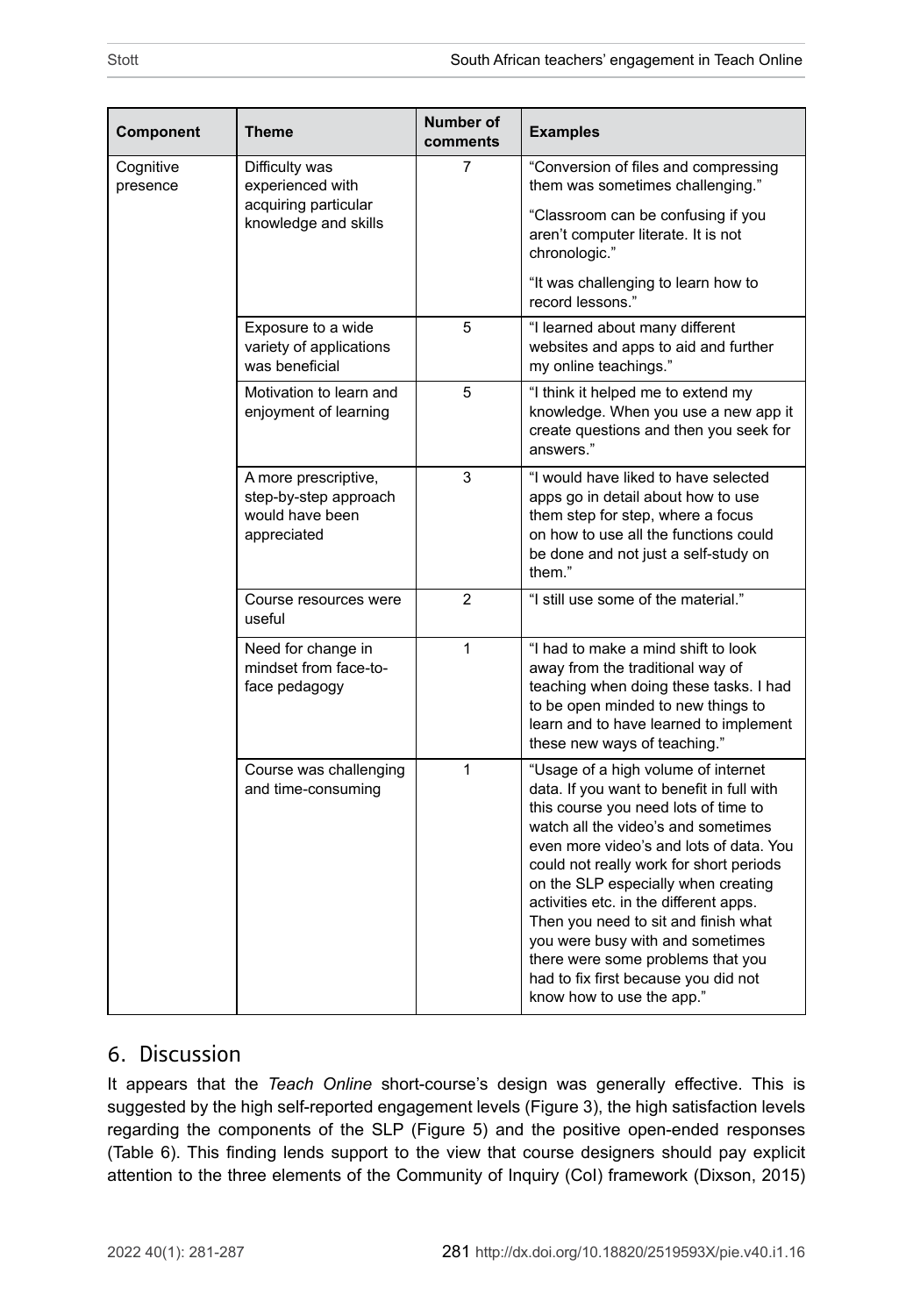#### *Perspectives in Education* 2022: 40(1)

as well as to Chickering and Gamson's (1987) principles of good design, as was the case for this SLP (Table 2). The description of this SLP could serve as an example of how this theory can be enacted in an online short course within the South African context. These claims are, however, limited by the high attrition rate observed and by the fact that the data referred to was collected only from participants who had managed to complete the programme.

For these participants, the fully online nature of the programme appeared not to be problematic (see [Figure](#page-11-1) 5). They displayed high levels of access to the internet as well as to Information and Communication Technology (ICT) devices (see [Table 4](#page-6-0)). This is inconsistent with Jacobs's (2018) finding that South African teachers tend to have fairly high access to ICT devices at school, but show limited usage, due to low confidence levels, and tend to have limited access to the internet. This inconsistency is unsurprising since the teachers who managed to complete this course are not representative of the population of South African teachers (see [Table 3](#page-6-1)), since teachers from quintile 5 (6/20) and independent (3/20) schools, which likely serve richer communities, were overrepresented compared to the general South African population. Since the opportunity to participate in this SLP was publicly open to all teachers in the Free State province, it is probable that the characteristics of the teachers who originally signed up for this SLP were closer to the population of South African teachers. This suggests that teachers from higher quintile schools were more likely to complete this SLP than their counterparts in lower quintile schools. This is unsurprising, given the greater level of challenges teachers from lower quintile schools tend to experience in their teaching practice and in their everyday lives, which tends to limit the time and energy they can devote to professional development (Johnson, Monk & Hodges, 2000). Moreover, teachers teaching poorer learners would likely be less motivated to engage in a course about teaching online, given the low internet access of their learners (see [Figure 1](#page-7-0)).

Considering this, the course completion by teachers from Quintile 1–4 schools, who made up 50% of the sample, can be seen as exemplary and suggestive of an anticipation of the possibility that learner internet access is a potential for which they should prepare themselves. In fact, the low access that learners, even from richer communities, seem, from [Figure 1](#page-7-0), to have to the internet, may be expected to have undermined the motivation of any of the teachers to engage in this course. Although the COVID-19 pandemic had necessitated some form of distance teaching, which likely provided motivation for learning to teach online, it was clear from the participants' introductory remarks in the course, that they had mainly been doing this via WhatsApp. Use of WhatsApp was discouraged in the *Teach Online* course, since it formed the focus of the more basic alternative course, *Harnessing Social Media for Distance Teaching*. These issues may partially explain the finding that many participants chose to move to the more basic course, or to drop out completely. However, high dropout rates are unfortunately characteristic of South African education trends, even in face-to-face programmes. As Strydom, Kuh and Mentz (2010) point out, it is necessary to find ways to enhance the engagement of South Africans, particularly from disadvantaged communities, in educational opportunities. To this end, the discussion below attempts to explain the findings, in terms of collaborative cognitive load theory, in a manner that may help inform changes that could be made to improve engagement levels, particularly of teachers from disadvantaged communities, in the future.

This SLP was designed such that the formative tasks were somewhat collaborative, in that participants were meant to engage in discussion forums with their peers, whereas the summatively assessed tasks were all individual tasks. This design favoured individual work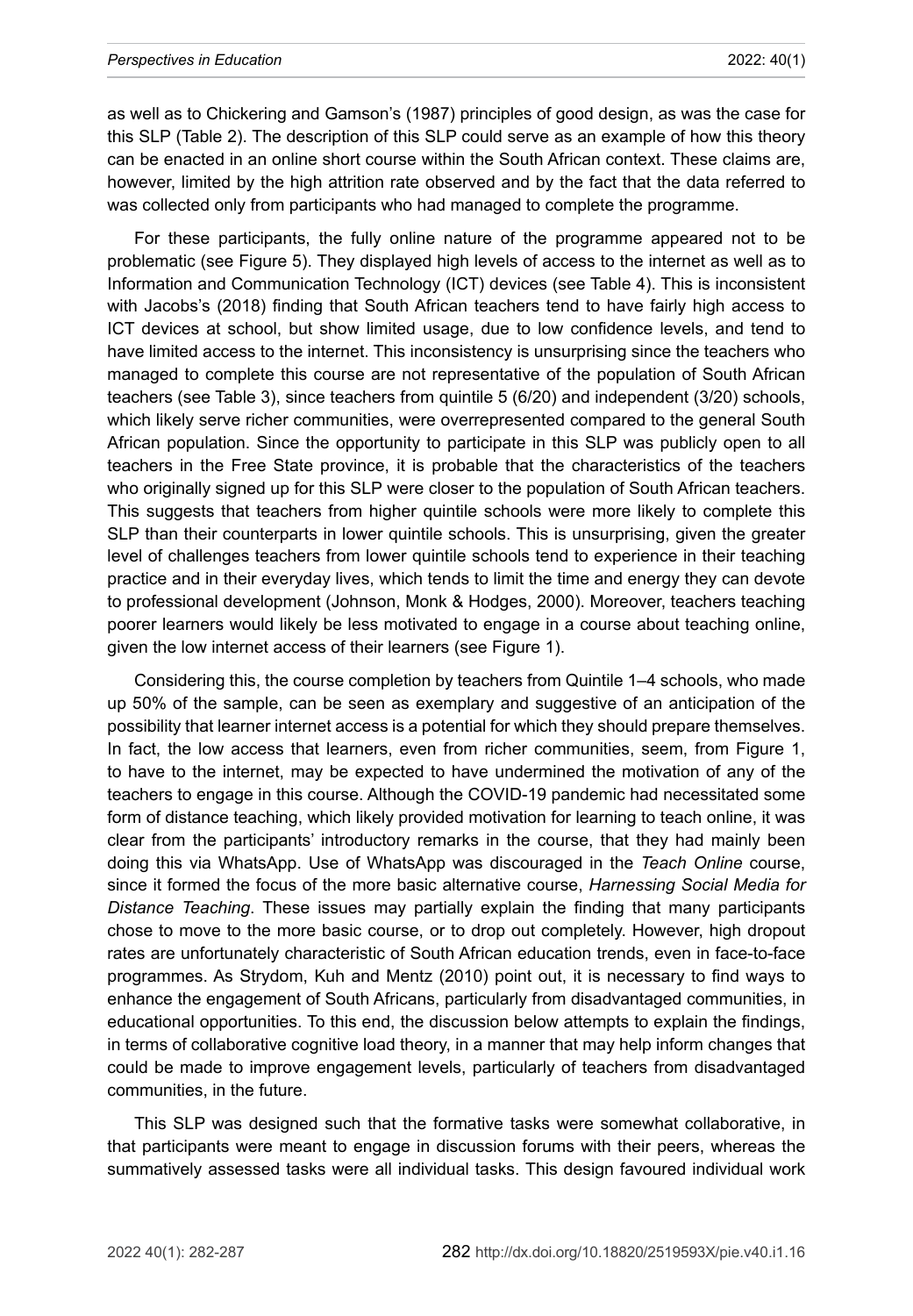over collaboration, since there is obviously greater motivation to engage in summatively, rather than formatively, assessed tasks, particularly in cultures characteristic of developing world contexts, which strongly emphasise high-stakes examinations (Okitowamba, Julie & Mbekwa, 2018), downplaying knowledge and activities that are not summatively assessed (Brodie & Sanni, 2014). The poor performance of those participants who skipped the formative tasks completely in the early modules suggests that the formative assessment was needed to succeed in the summative assessment. This might be understood in terms of the greater collective working memory space that collaboration can afford if engaged in effectively (Kirschner *et al.*, 2018). This said, it is not possible to establish to what extent this explanation is relevant, since those who skipped the formative tasks might not have engaged with any of the learning material, even individually.

Indications, in the pre-Zoom questionnaires, that participants did not know what they were meant to do, despite the presence of written instructions on the website and in Google Classroom, as well as suggestions by more than half (11 out of 20) of the sample for short instructional videos to clarify the written instructions, may be understood as follows. Written instructions in online courses are known to provide more cognitive load than verbal instructions would, particularly if given face-to-face where non-verbal cues can harness biologically primary knowledge to leverage learning of biologically secondary knowledge (Jiang, Kalyuga & Sweller, 2021). This occurs particularly in cases where the language of learning and teaching is not the home language (Kirschner *et al.*, 2018), and for which even teachers' language proficiency is low, as tends to be the case in developing world contexts (Krugel & Fourie, 2014). The 40-minute Zoom sessions were intended to provide the missing verbal instructions and simulate a degree of face-to-face interaction. The low synchronous attendance and percentages of asynchronous watch times for these sessions support findings that the imposition of face-to-face pedagogy, such as long synchronous lectures, onto online learning, has limited effectiveness (Hodges *et al.*, 2020).

# 7. Significance and limitations of the study

[Table 7](#page-16-0) summarises the challenges experienced in this study and suggested mitigating measures. Except for the call to improve internet access, particularly to poor learners, which is beyond a programme designer's sphere of influence, the suggested mitigation measures are being implemented in an improved version of this SLP, and the value of these measures is being investigated, forming the second action-research cycle within the broader project. It is hoped that these suggestions, as well as the description of how design principles from the literature were applied in this case, may be relevant to helping others in their design and implementation of similar programmes. Since this is a case study, its purpose was not to produce grand generalisations, but rather what Stake (1994) calls naturalistic generalisations, which a reader can abstract and apply to their own context. As the reader does this, they should take into consideration the fact that the sample was not representative of South African teachers, was small (n=20), included only participants who completed the course, and that most of the data displayed here was self-reported, with associated limitations, such as limited knowledge of self and the possibility of misunderstanding questions.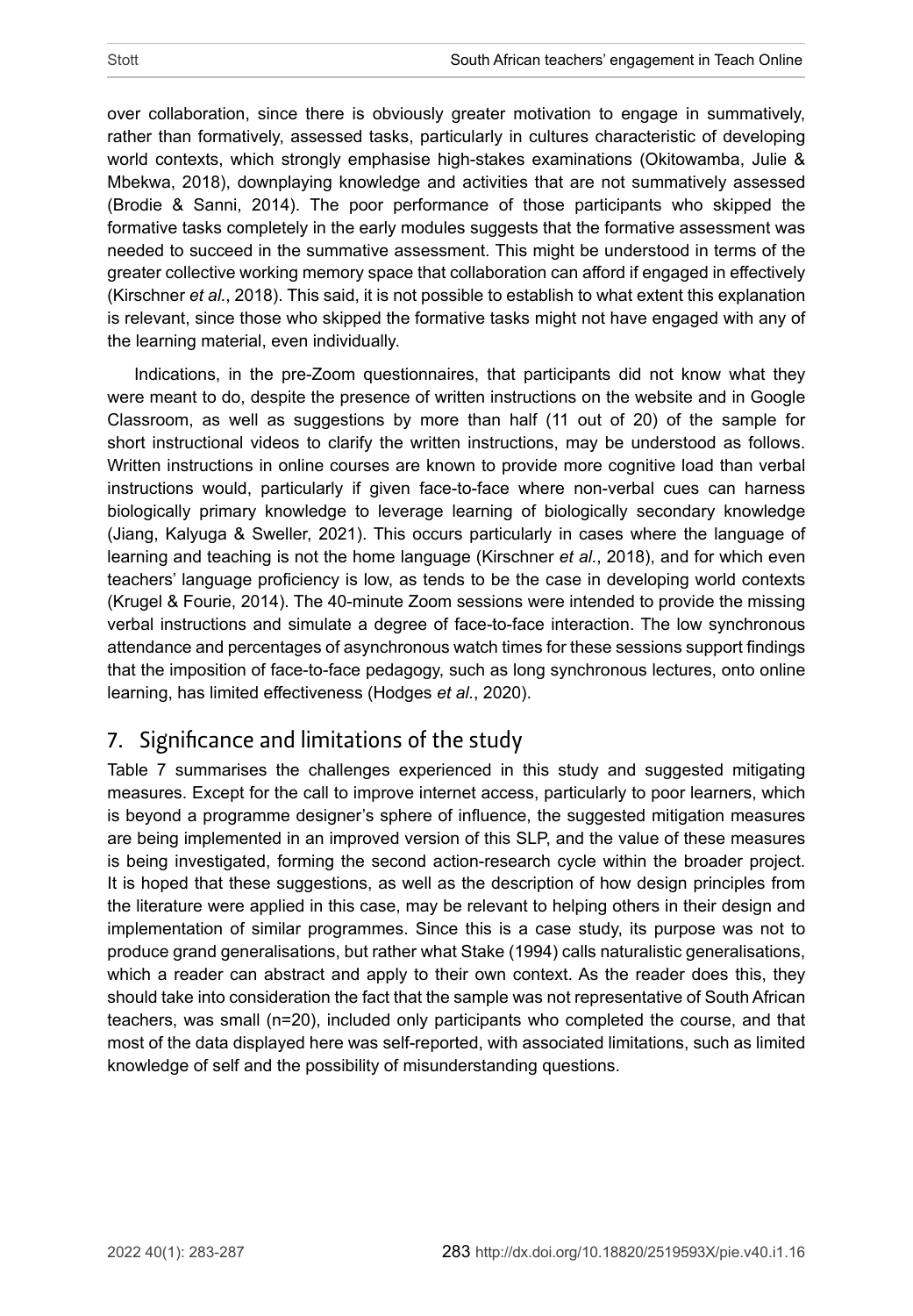| <b>Issue</b>                                                                                                                           | <b>Explanation</b>                                                                                                                                                                                     | <b>Suggested mitigation</b>                                                                                                                                                                                                 |
|----------------------------------------------------------------------------------------------------------------------------------------|--------------------------------------------------------------------------------------------------------------------------------------------------------------------------------------------------------|-----------------------------------------------------------------------------------------------------------------------------------------------------------------------------------------------------------------------------|
| High attrition, particularly during<br>the registration and orientation<br>phase before the course began                               | Some potential participants<br>had a poor understanding<br>of the demands of the                                                                                                                       | Creation of orientation and<br>overview videos to communicate<br>course demands more clearly                                                                                                                                |
|                                                                                                                                        | programme                                                                                                                                                                                              | Couple programmes of different<br>levels of difficulty to allow<br>participants to move between<br>programmes rather than drop out                                                                                          |
|                                                                                                                                        | High attrition is a norm within<br>this context                                                                                                                                                        | Admit significantly more<br>participants into the registration<br>process than stipulated by the<br>funding agreement. This inflation<br>should be about 30% if funding<br>is determined by the number of<br>registrations. |
| Those participants who<br>managed to complete the<br>course over-represented<br>schools serving richer learners                        | Teachers who teach richer<br>learners are more likely to<br>consider online teaching a<br>feasible option, and may be<br>more likely to meet the prior<br>requirements for success in<br>such a course | Improvement of internet<br>access to poor learners, e.g. at<br>governmental level; Provision<br>of incentives for teachers to<br>equip themselves to prepare to<br>capitalise on such access                                |
| Lower participation than skill,<br>emotion and performance,<br>engagement levels                                                       | Higher motivation to engage<br>in summatively assessed<br>rather than formatively<br>assessed tasks, and poor<br>understanding of the value<br>of the formatively assessed<br>tasks                    | Inclusion of marks for<br>participation in the formative<br>discussion forums, and clearer<br>communication of the value of<br>engagement in these forums                                                                   |
| Some difficulty in knowing<br>what to do, suggested by<br>questionnaire comments and<br>requests in pre-Zoom-session<br>questionnaires | Written instructions offered<br>high cognitive load due<br>to text being unable to<br>harness primary knowledge<br>to leverage the learning of<br>secondary knowledge                                  | Creation of short instruction<br>videos for each module in a<br>manner that allows for use<br>of facial expressions and<br>body language to clarify the<br>communication                                                    |

<span id="page-16-0"></span>

## 8. Conclusion

In developing-world contexts there are considerable hindrances that prevent teachers from developing the Technological Pedagogical and Content Knowledge needed to effectively teach online. These include low proficiencies with ICTs (Padayachee, 2017), low motivation levels to learn these skills due to their learners' limited access to the relevant technologies (Oyedemi & Mogano, 2018) and challenges that plague all levels of education, including teacher professional development programmes. These challenges include low proficiency levels in the language of learning and teaching (Krugel & Fourie, 2014), a culture of examination preparation (Okitowamba, Julie & Mbekwa, 2018), often at the expense of engagement in deep learning (Brodie & Sanni, 2014), and high dropout rates (Strydom, Kuh & Mentz, 2010). However, unless teachers overcome these hindrances and develop skills that enable them to harness the educational benefits of ICTs, there will be little incentive for funders to provide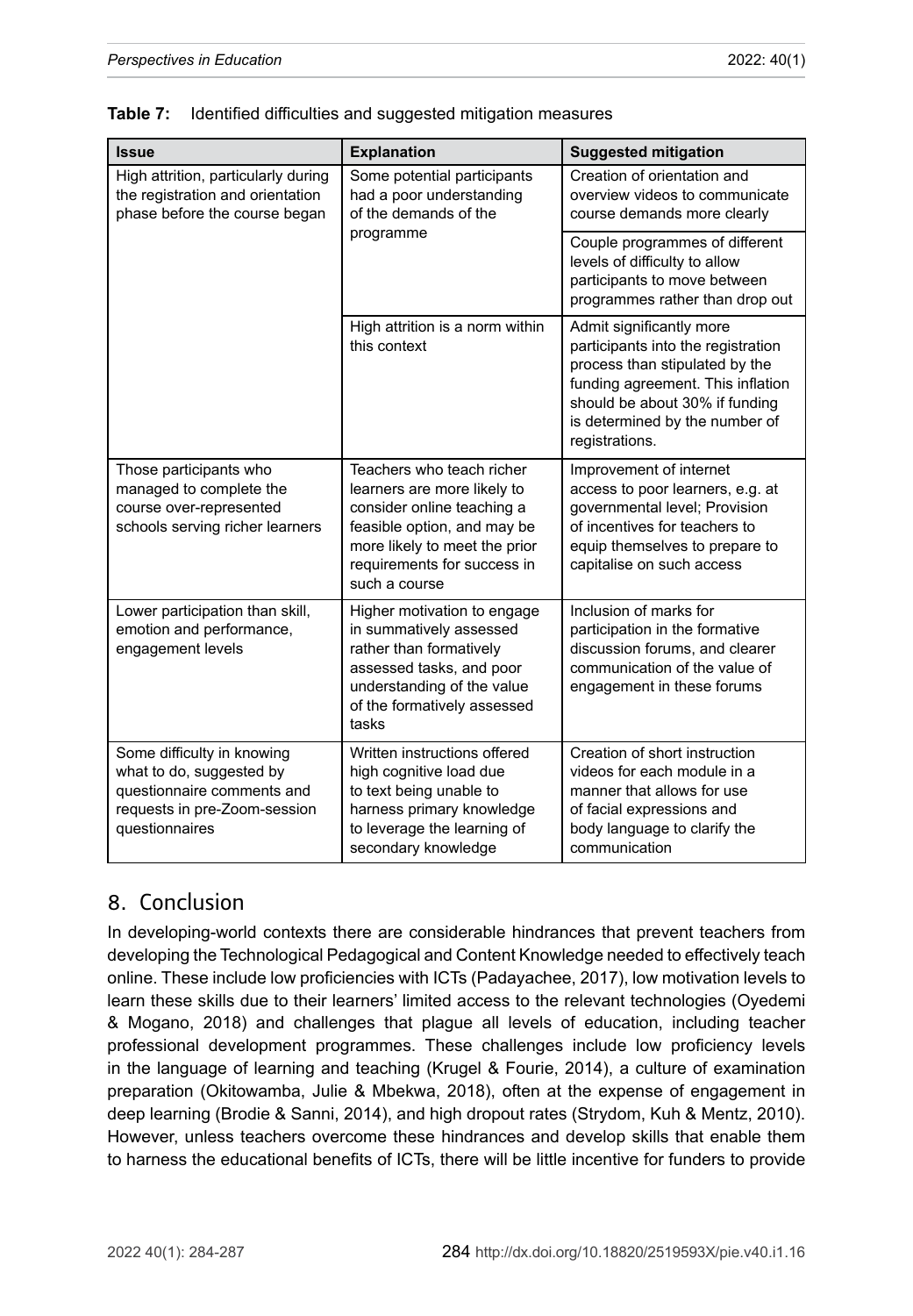ICTs for education (Gyamfi, 2017). Breaking this vicious cycle is difficult, but imperative, as has been demonstrated by the differential ability of different socio-economic groups to use ICTs to mitigate the educational impact of the COVID-19 pandemic (Ehren *et al.*, 2021). This article has described the design of a programme that showed some operational success within the developing-world context. Alterations to programme design have also been suggested for enhanced retention and engagement across the programme. This information should assist and guide designers and implementers of similar programmes to make successful inroads into addressing low ICT-integration into education, including low usage of online learning opportunities, in developing-world contexts.

## References

Anyatasia, F.N., Santoso, H.B. & Junus, K. 2020. An evaluation of the udacity MOOC based on instructional and interface design principles. *Journal of Physics: Conference Series*: 1-13. <https://doi.org/10.1088/1742-6596/1566/1/012053>.

Bond, M., Buntins, K., Bedenlier, S., Zawacki-Richger, O. & Kerres M*.* 2020. Mapping research in student engagement and educational technology in higher education: A systematic evidence map. *International Journal of Educational Technology in Higher Education*, 17(2): 1-30. [https://](https://doi.org/10.1186/s41239-019-0176-8) [doi.org/10.1186/s41239-019-0176-8.](https://doi.org/10.1186/s41239-019-0176-8)

Brodie, K. & Sanni, R. 2014. "We won't know it since we don't teach it": Interactions between teachers' knowledge and practice. *African Journal of Research in Mathematics, Science and Technology Education*, 18(2): 188-197. <https://doi.org/10.1080/10288457.2014.930980>

Chickering, A.W. & Gamson, Z.F. 1987. Seven principles for good practice in undergraduate education. *AAHE Bulletin*: 3-7.

Costley, J., Fanguy, M., Lange, C. & Baldwin, M. 2021. The effects of video lecture viewing strategies on cognitive load. *Journal of Computing in Higher Education*, 33(1): 19-38. [https://](https://doi.org/10.1007/s12528-020-09254-y) [doi.org/10.1007/s12528-020-09254-y](https://doi.org/10.1007/s12528-020-09254-y)

Dixson, M.D. 2015. Measuring student engagement in the online course: The Online Student Engagement scale (OSE). *Online Learning*, 19(4): 1-15. [http://dx.doi.org/10.24059/olj.](http://dx.doi.org/10.24059/olj.v19i4.561) [v19i4.561](http://dx.doi.org/10.24059/olj.v19i4.561)

Ehren, R., Madrid, R., Romiti, S., Armstrong, P.W., Fisher, P. & McWhorter, D.L*.* 2021. Teaching in the COVID-19 era: Understanding the opportunities and barriers for teacher agency. *Perspectives in Education*, 39(1): 61-76. [https://doi.org/10.18820/2519593X/pie.v39.](https://doi.org/10.18820/2519593X/pie.v39.i1.5) [i1.5](https://doi.org/10.18820/2519593X/pie.v39.i1.5).

Gyamfi, S.A. 2017. Pre-service teachersâ attitude towards information and communication technology usage: A Ghanaian survey. *International Journal of Education and Development using ICT*, 13(1): 52-69.

Han, F. & Ellis, R.A. 2020. Initial development and validation of the perceptions of the blended learning environment questionnaire. *Journal of Psychoeducational Assessment*, 38(2): 168-181. <https://doi.org/10.1177/0734282919834091>.

Handelsman, M., Briggs, W., Sullivan, N. & Towler, A*.* 2005. A measure of college student course engagement. *The Journal of Educational Research*, 98(3): 184-192. [https://doi.](https://doi.org/10.3200/JOER.98.3.184-192) [org/10.3200/JOER.98.3.184-192](https://doi.org/10.3200/JOER.98.3.184-192)

Hathaway, K.L. 2014. An application of the seven principles of good practice to online courses, *Research in Higher Education Journal*, 22: 1-12.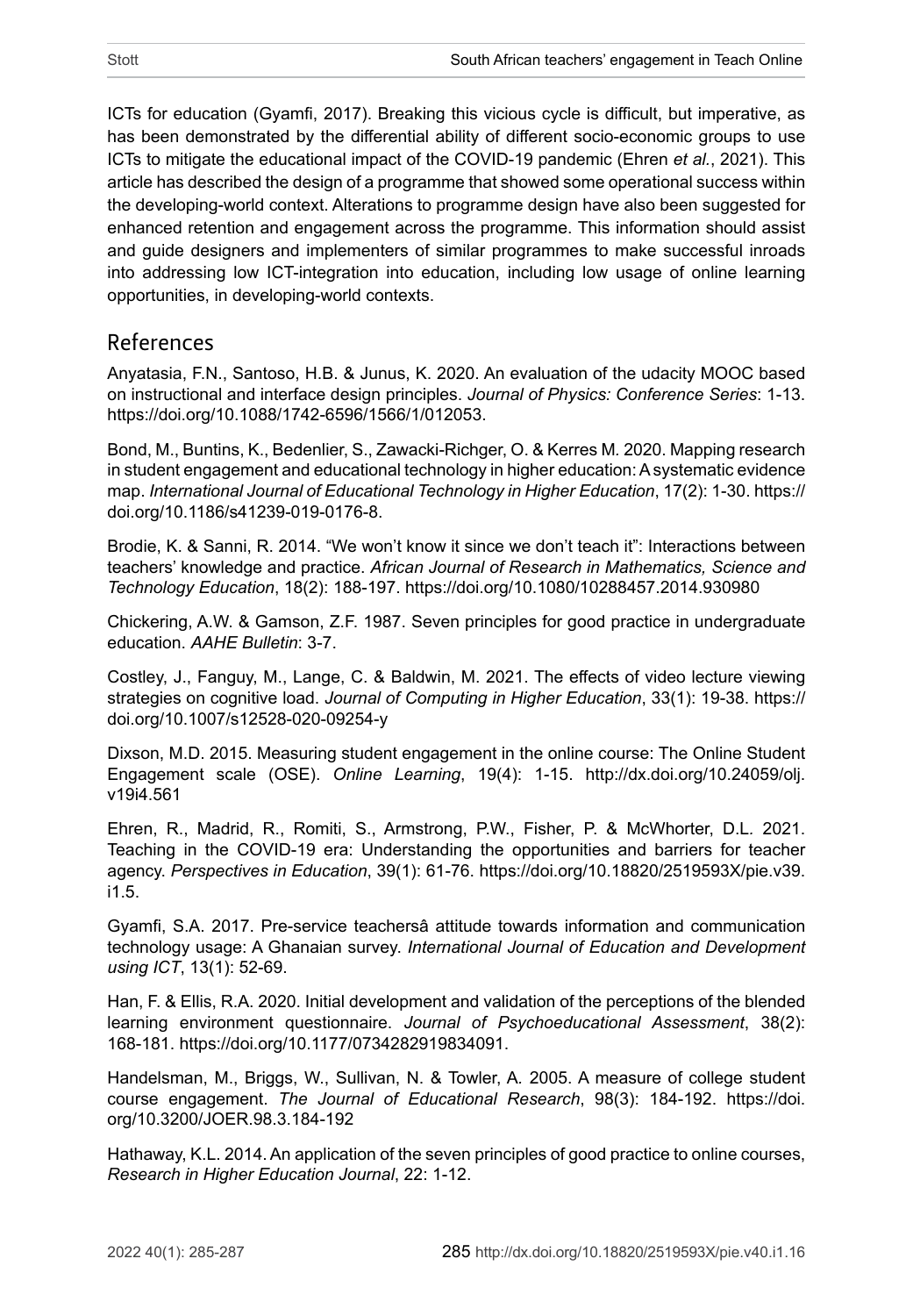Hodges, C., Moore, S., Lockee, B., Trust, T. & Bond, A. 2020. The difference between emergency remote teaching and online learning. *Educause Review*, 27: 1-12.

Jacobs, L. 2018. *Current status with regards to ICT integration in teaching and learning in Free State schools*. Bloemfontein: University of the Free State.

Jiang, D., Kalyuga, S. & Sweller, J. 2021. Comparing face-to-face and computer-mediated collaboration when teaching EFL writing skills, *Educational Psychology*, 41(1): 5-24. [https://](https://doi.org/10.1080/01443410.2020.1785399) [doi.org/10.1080/01443410.2020.1785399.](https://doi.org/10.1080/01443410.2020.1785399)

Johnson, S., Monk, M. & Hodges, M. 2000. Teacher development and change in South Africa: a critique of the appropriateness of transfer of northern/western practice. *Compare*, 30(2): 179-192. <https://doi.org/10.1080/713657456>

Kirschner, P., Sweller, J., Kirschner, F. & Zambrao, J. 2018. From cognitive load theory to collaborative cognitive load theory. *International Journal of Computer-Supported Collaborative Learning*, 13(2): 213-233. <https://doi.org/10.1007/s11412-018-9277-y>

Krugel, R. & Fourie, E. 2014. Concerns for the language skills of South African learners and their teachers. *International Journal of Educational Sciences*, 7(1): 219-228. [https://doi.org/1](https://doi.org/10.1080/09751122.2014.11890184) [0.1080/09751122.2014.11890184](https://doi.org/10.1080/09751122.2014.11890184)

Kuh, G.D. 2003. What we're learning about student engagement from NSSE: Benchmarks for effective educational practices. *Change: The Magazine of Higher Learning*, 35(2): 24-32. [https://doi.org/10.1080/00091380309604090.](https://doi.org/10.1080/00091380309604090)

Kuh, G.D. & Gonyea, R.M. 2003. The role of the academic library in promoting student engagement in learning. *College & Research Libraries*, 64(4): 256-282. [https://doi.org/10.5860/](https://doi.org/10.5860/crl.64.4.256) [crl.64.4.256](https://doi.org/10.5860/crl.64.4.256)

McNiff, J. 2013. *Action research: Principles and practice*, third edition. London: Routledge. <https://doi.org/10.4324/9780203112755>.

Means, B., Bakia, M. & Murphy, R. 2014. *Learning online: What research tells us about whether, when and how*. New York & London: Routledge. <https://doi.org/10.4324/9780203095959>

Mishra, P. & Koehler, M.J. 2006. Technological pedagogical content knowledge: A framework for teacher knowledge. *Teachers College Record*, 108(6): 1017-1054. [https://doi.](https://doi.org/10.1111/j.1467-9620.2006.00684.x) [org/10.1111/j.1467-9620.2006.00684.x](https://doi.org/10.1111/j.1467-9620.2006.00684.x)

Okitowamba, O., Julie, C. & Mbekwa, M. 2018. The effects of examination-driven teaching on mathematics achievement in Grade 10 school-based high-stakes examinations. *Pythagoras*, 39(1): 1-10. <https://doi.org/10.4102/pythagoras.v39i1.377>

Oyedemi, T. & Mogano, S. 2018. The digitally disadvantaged: Access to digital communication technologies among first year students at a rural South African university. *Africa Education Review*, 15(1): 175-191.<https://doi.org/10.1080/18146627.2016.1264866>

Padayachee, K. 2017. The myths and realities of generational cohort theory on ICT integration in education: A South African perspective. *The African Journal of Information Systems*, 10(1): 54-94.

Plowright, D. 2011. *Using mixed methods: Frameworks for an integrated methodology*. London: SAGE Publications. <https://doi.org/10.4135/9781526485090>